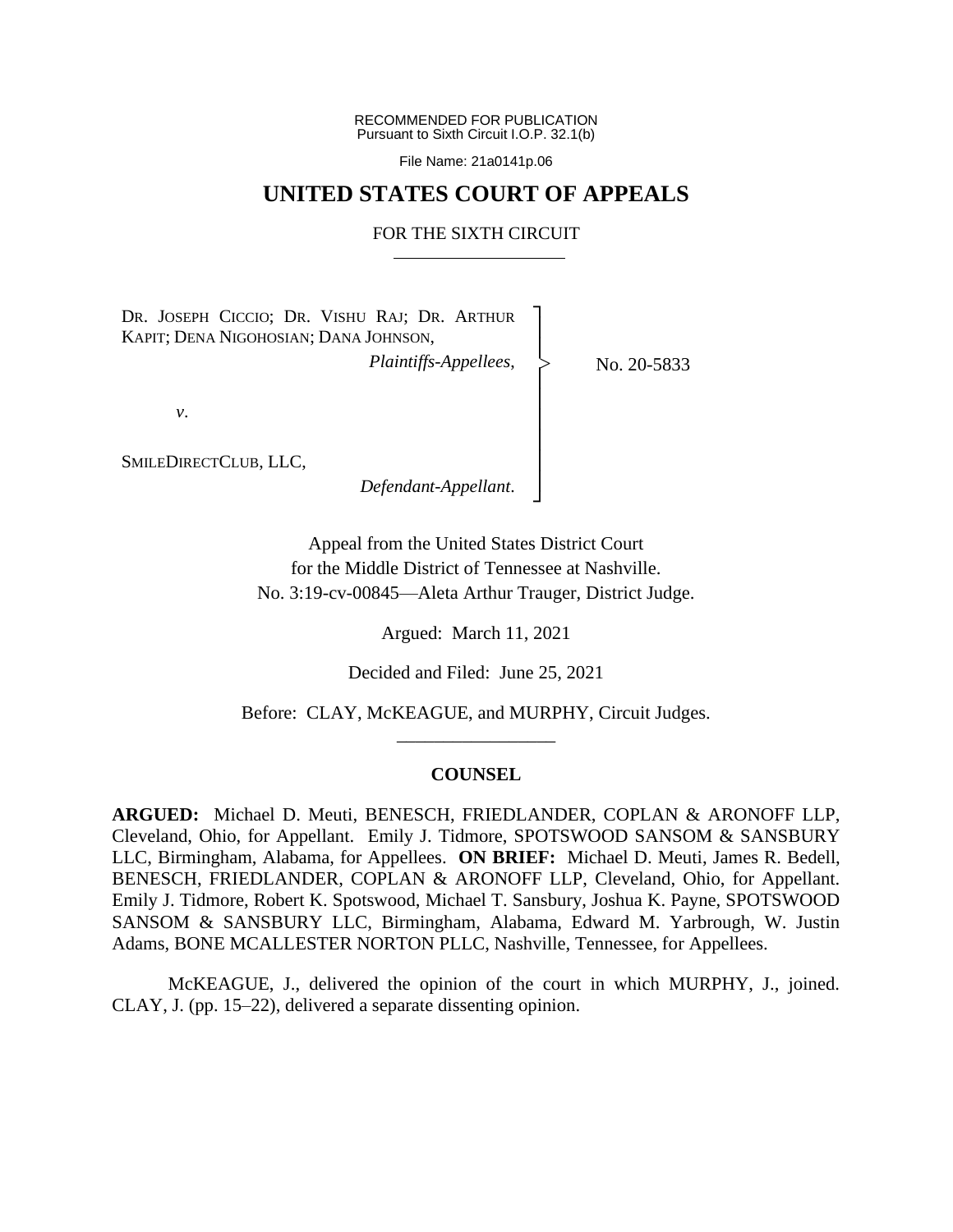# **OPINION** \_\_\_\_\_\_\_\_\_\_\_\_\_\_\_\_\_

\_\_\_\_\_\_\_\_\_\_\_\_\_\_\_\_\_

McKEAGUE, Circuit Judge. Dana Johnson first brought his claim against SmileDirectClub, LLC (SmileDirect) in court. But, in light of an arbitration agreement, he later voluntarily dismissed his claim and submitted it for arbitration to the American Arbitration Association (AAA). Before the claim got to an arbitrator, an AAA administrator determined that the claim implicated various AAA policies that precluded arbitration unless the parties signed a post-dispute arbitration agreement or a court otherwise ordered arbitration. Johnson declined to sign a new agreement and instead returned to court.

The district court held that Johnson satisfied his obligations under the arbitration agreement. In effect, this meant that the arbitration agreement did not cover the instant dispute. But whether an arbitration agreement covers a dispute is a gateway question of arbitrability, and here the parties delegated such questions to an arbitrator. Under the agreement and the incorporated AAA rules, it was improper for an administrator to effectively answer that gateway question or to overlook it altogether by binding the parties to AAA's views of sound policy.

We reverse and remand to send the question to an arbitrator.

**I**

SmileDirect sells orthodontic implements over the internet as an alternative to traditional orthodontists.The original plaintiffs in this case—Dena Nigohosian, Dr. Joseph Ciccio, Dr. Arthur Kapit, and Dr. Vishu Raj—sued SmileDirect (and related defendants), alleging various federal and state statutory claims as well as some common-law claims.The gravamen of the complaint was false advertising. SmileDirect customer Dana Johnson and others joined as plaintiffs in a later amended complaint. SmileDirect and its customers had an arbitration agreement (the Agreement):

AGREEMENT TO ARBITRATE – I hereby agree that any dispute regarding the products and services offered [b]y SmileDirectClub and/or affiliated dental professionals, including but not limited to medical malpractice disputes, will be determined by submission to arbitration and not [b]y lawsuit filed in any court,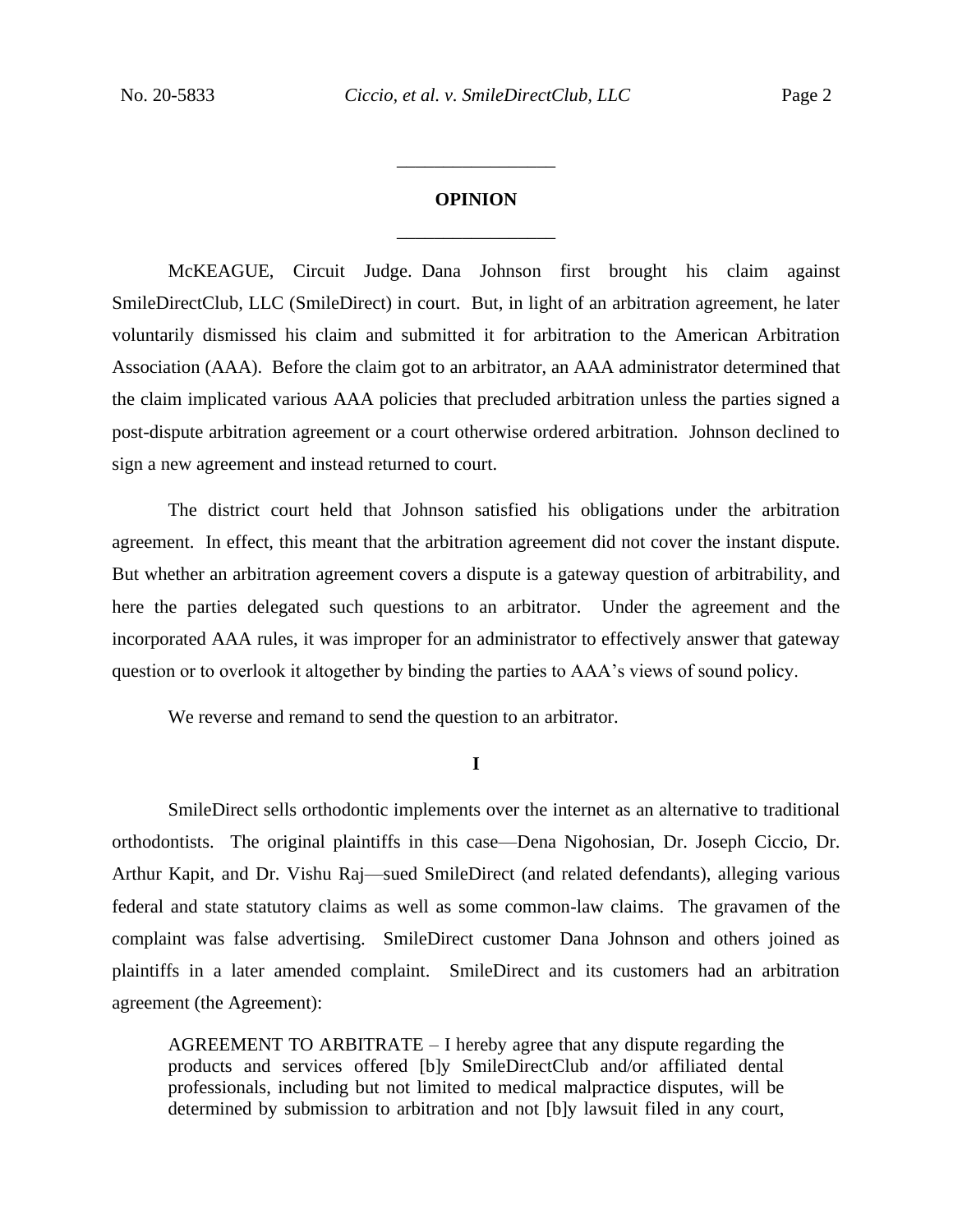except claims within the jurisdiction of Small Claims Court . . . . I agree that the arbitration shall be conducted by a single, neutral arbitrator selected by the parties and shall be resolved using the rules of the American Arbitration Association.

SmileDirect moved to compel Nigohosian to arbitrate and the district court granted the motion in relevant part. Nigohosian argued that her claim fell "within the jurisdiction of Small Claims Court," so her claim was not subject to arbitration. But the court held that the contractinterpretation question was a gateway question of arbitrability and that the parties agreed to arbitrate such gateway questions. *See Rent-A-Center, W., Inc. v. Jackson*, 561 U.S. 63, 68–69 (2010). In light of this court order compelling Nigohosian to arbitrate, Johnson and the other consumer plaintiffs voluntarily dismissed their claims rather than face a similar court order compelling them to arbitrate.

Johnson filed a demand for class-wide arbitration with the American Arbitration Association (AAA). An AAA administrator informed the parties that AAA's Healthcare Due Process Protocol and Healthcare Policy Statement applied, which require healthcare providers and their patients to sign an arbitration agreement after a dispute arises in certain cases unless a court order has compelled arbitration. SmileDirect's counsel asked the AAA administrator to reverse this decision but the AAA administrator maintained his "initial, administrative determination [that] the Protocol [and the Healthcare Policy Statement] appl[y]." R.88-8 P.1689. SmileDirect's counsel objected again, noting that the district court had already compelled Nigohosian to arbitrate "whether the claims themselves are arbitrable" and argued that "AAA's administrative decision to apply the Protocol [and the Healthcare Policy Statement] to these consumer claims is erroneous." R. 88-9 P.1692.

The AAA administrator "reaffirm[ed] [his] administrative determination" that the Healthcare Policy Statement applied to Johnson's claims. R.88-10 P.1698. He concluded that arbitration could only proceed following a court order (seemingly like the court order already entered for Nigohosian) or a post-dispute arbitration agreement.

Johnson declined to sign the post-dispute agreement and Nigohosian never initiated an arbitration. Instead, both parties filed a motion to rejoin this case. SmileDirect responded that they couldn't rejoin the case because the Agreement required an arbitrator to decide the merits of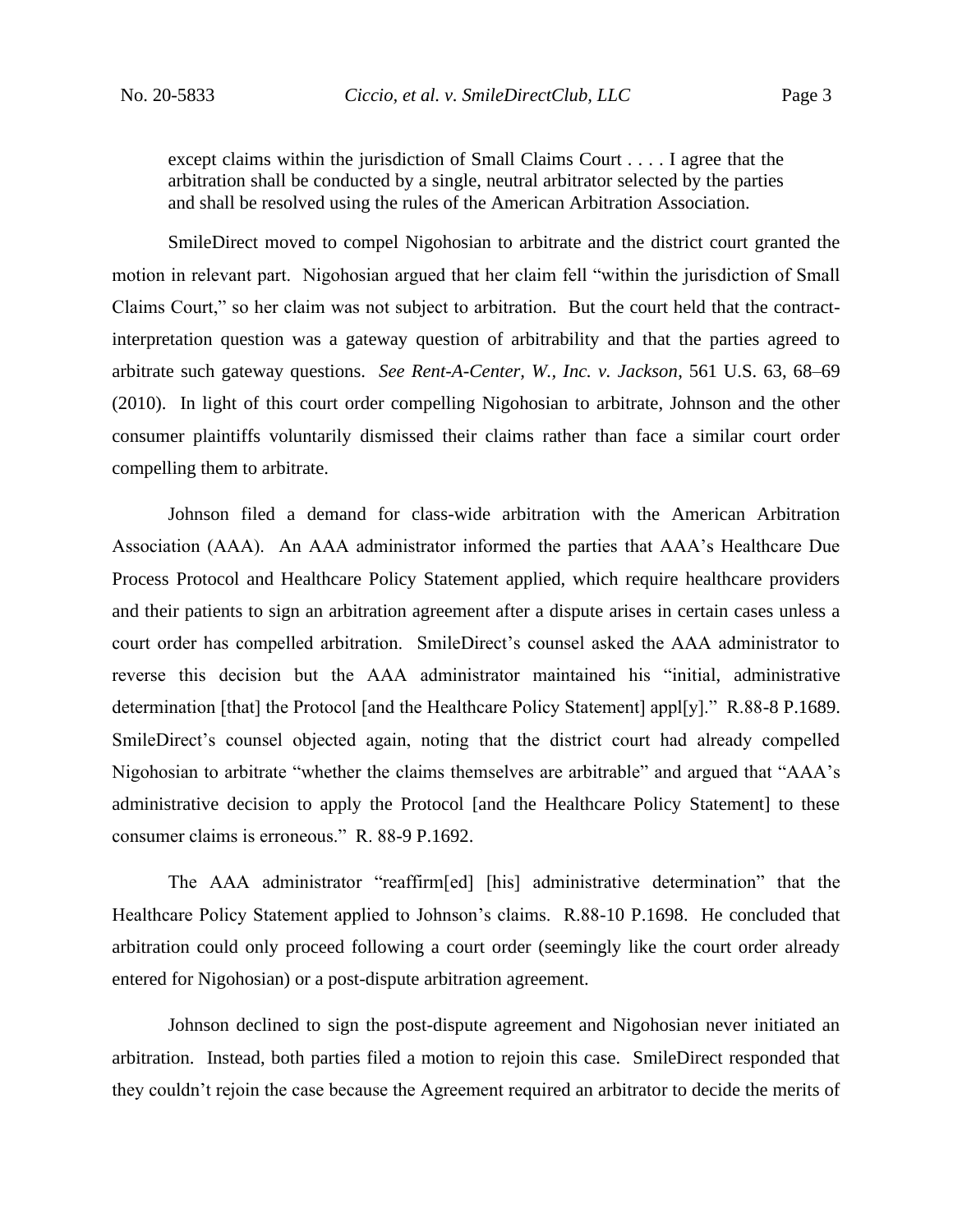any dispute, including any gateway issues about whether the dispute was arbitrable. The district court concluded that SmileDirect and Johnson got what they bargained for because the dispute had been "resolved using the rules of the [AAA]."

The court reached this conclusion by interpreting the Agreement itself and several AAA rules and policies. The starting point was the Agreement's mandate that the arbitration "shall be resolved using the rules of the American Arbitration Association." The court continued to Consumer Rule 1(a).

### **Consumer Rule 1(a)**

When parties have provided for the AAA's rules or AAA administration as part of their consumer agreement, they shall be deemed to have agreed that the application of the AAA's rules and AAA administration of the consumer arbitration shall be an essential term of their consumer agreement. R.89-1 P.1717.

The district court reasoned that Rule 1(a) confirmed that the parties made "a binding commitment to AAA administration" under the Agreement and proceeded to consider the remaining rules and attendant policies.

## **Consumer Rule 1(d)**

The AAA administers consumer disputes that meet the due process standards contained in the *Consumer Due Process Protocol* and the *Consumer Arbitration Rules.* The AAA will accept cases after the AAA reviews the parties' arbitration agreement and if the AAA determines the agreement substantially and materially complies with the due process standards of these Rules and the *Consumer Due Process Protocol.* Should the AAA decline to administer an arbitration, either party may choose to submit its dispute to the appropriate court for resolution. R.89-1 P.1718.

## **Consumer Due Process Protocol**

In some cases, the AAA is developing or has developed special dispute resolution policies and procedures governing particular transactional systems. A recent example is its current initiative with respect to ADR in contracts for health care services. Where the general principles set forth in this Protocol conflict with more specific standards developed under the auspices of the AAA or some other independent organization with relatively broad participation by affected parties, the latter should govern. R.89-4 P.1780.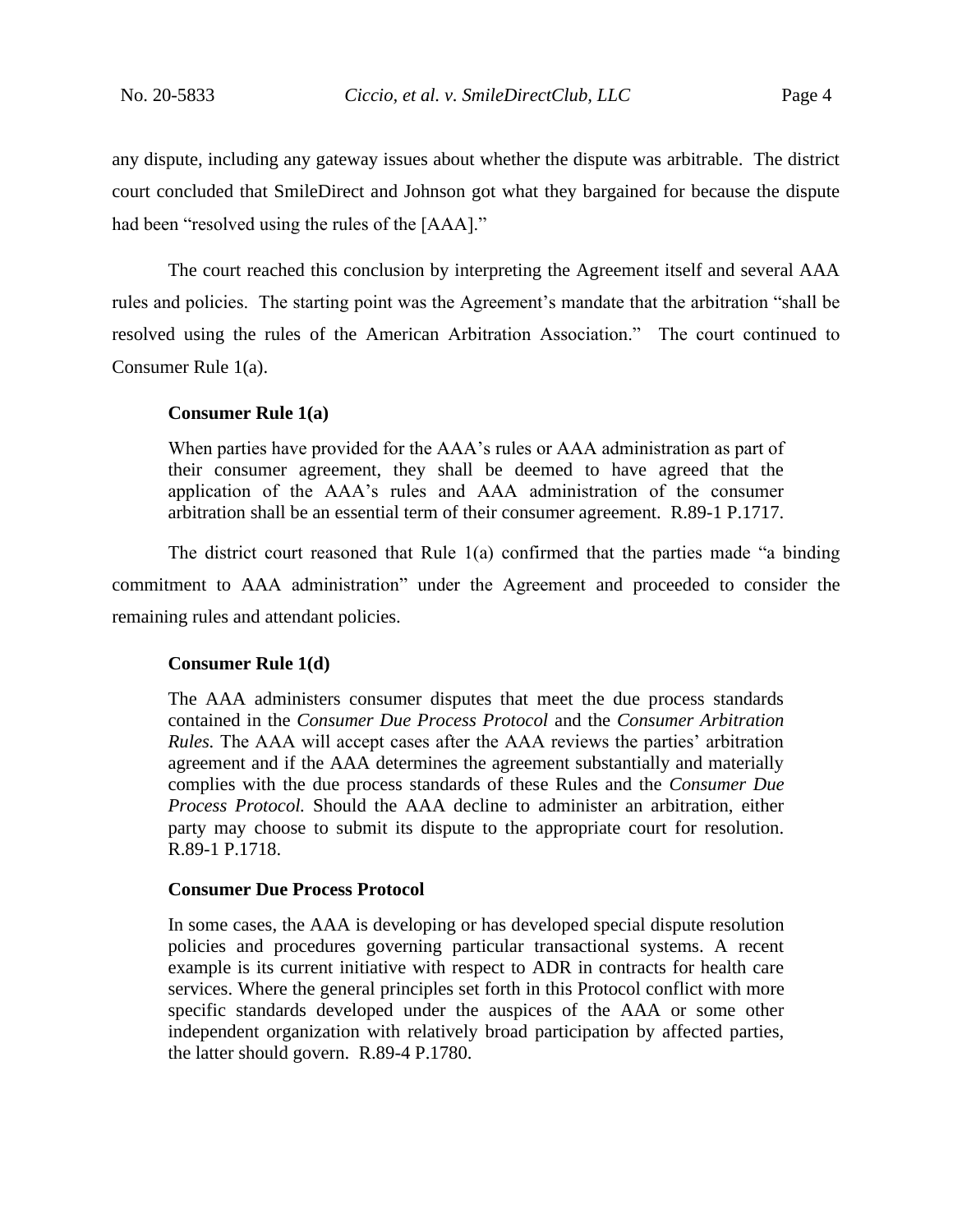#### **Healthcare Policy Statement<sup>1</sup>**

In 2003, the American Arbitration Association ("AAA") announced that it would not administer healthcare arbitrations between individual patients and healthcare service providers that relate to medical services, such as negligence and medical malpractice disputes, unless all parties agreed to submit the matter to arbitration after the dispute arose. . . . However, the AAA will administer disputes between patients and healthcare providers to the extent a court order directs such a dispute to arbitration where the parties' agreement provides for the AAA's rules or AAA administration. R.88-11 P.1700.

The district court interpreted the Agreement to fully incorporate Rule 1(d), the Consumer Due Process Protocol, and the Healthcare Policy Statement. The court's interpretation of these rules and policies next led it to conclude that Johnson had discharged his obligations under the Agreement and could "submit [his] dispute to the appropriate court for resolution." R.89-1 P.1718. Under the district court's reasoning, Rule 1(d) incorporates the Consumer Due Process Protocol, which in turn states that AAA has subject-specific policies (incorporating the Healthcare Due Process Protocol and Healthcare Policy Statement by implication), and the Healthcare Policy Statement requires a post-dispute arbitration agreement or a court order. Therefore, the court held that "the AAA process to which the parties mutually agreed ha[d] been completed in Johnson's case."

The court reached a different conclusion for Nigohosian, who had never initiated an arbitration and was subject to a preexisting court order requiring her to do so. AAA's Healthcare Policy Statement indicates that AAA will administer healthcare disputes when "a court order" directs the dispute to arbitration. Nigohosian was subject to such a court order, so the court stayed Nigohosian's claims.

SmileDirect subsequently filed a motion to compel Johnson to arbitrate and the district court denied the motion.In so doing, the district court relied on its prior interpretation of the Agreement.

SmileDirect appeals from the denial of its motion to compel Johnson to arbitrate.

<sup>&</sup>lt;sup>1</sup>The Policy Statement says it is "consistent with" the AAA's Healthcare Due Process Protocol. R.88-11 P.1700.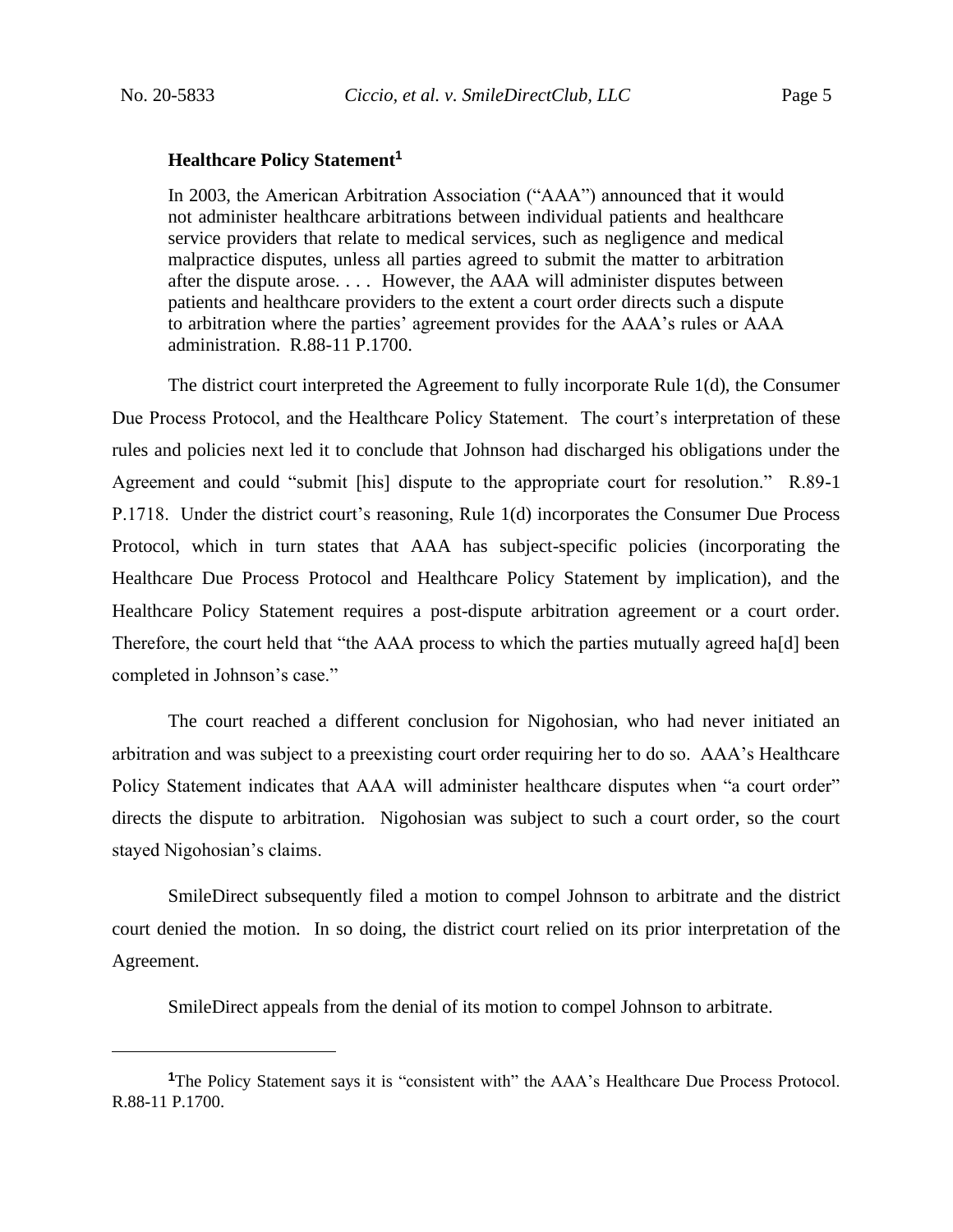**II**

We review a district court's denial of a motion to compel arbitration de novo. *McGee v. Armstrong*, 941 F.3d 859, 865 (6th Cir. 2019). The same is true regarding the arbitrability of a dispute. *Id.*

But here, we don't reach the dispute's arbitrability. On its face, this case is about whether the Agreement incorporates the Healthcare Policy Statement. An AAA administrator decided that this policy statement applied, and so found that SmileDirect's dispute with Johnson was not arbitrable. For its part, the district court interpreted the Agreement de novo to incorporate the policy statement.

But neither the administrator**<sup>2</sup>** nor the district court should have decided whether Johnson's claims were arbitrable. "[W]hether the parties have agreed to arbitrate or whether their agreement covers a particular controversy" is a gateway question of arbitrability. *Henry Schein, Inc. v. Archer & White Sales, Inc.*, 139 S. Ct. 524, 529 (2019) (quoting *Rent-A-Center*, 561 U.S. at 69). By incorporating the AAA rules, the parties agreed that an arbitrator would decide gateway questions of arbitrability. *See Blanton v. Domino's Pizza Franchising LLC*, 962 F.3d 842, 846 (6th Cir. 2020). The text of the Agreement confirms that the parties didn't intend to allow an administrator to short-circuit arbitration by refusing to appoint an arbitrator to answer this initial gateway question. Accordingly, we don't have anything further to say on the matter until and unless a party asks us to review an arbitrator's decision under 9 U.S.C. § 10.

We reverse the district court's denial of SmileDirect's motion to compel arbitration and remand with instructions to grant the motion.

## **A.**

The touchstone of arbitration agreement interpretation is the Federal Arbitration Act (FAA). 9 U.S.C. §§ 1–16. Section 2 of the FAA "embodies the national policy favoring

**<sup>2</sup>**As detailed further below, an AAA administrator's role is to handle things like the appointment of arbitrators, the processing of fees, and setting a location for the arbitration. Arbitrators adjudicate the merits of a dispute and issue a final, binding decision.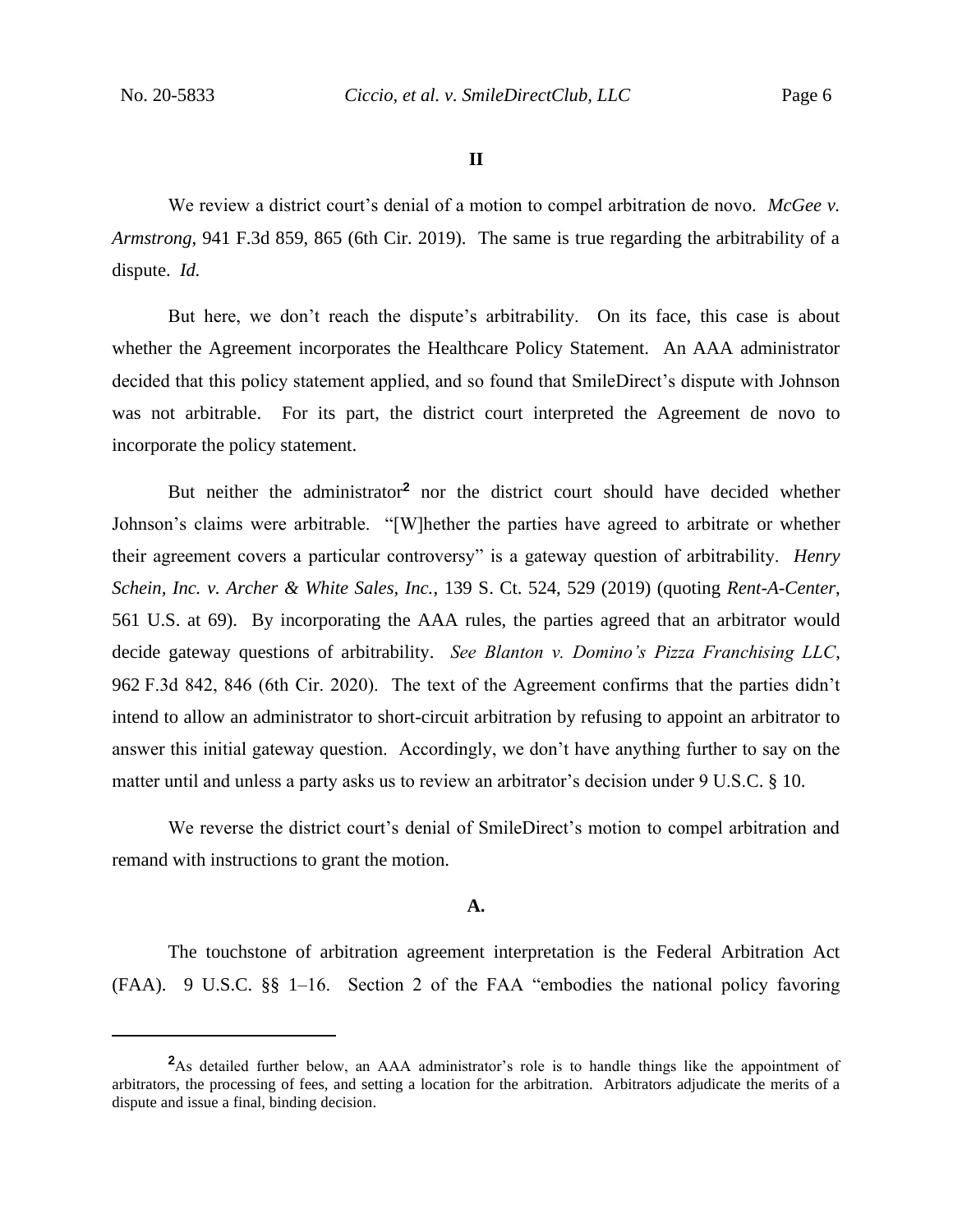arbitration and places arbitration agreements on equal footing with all other contracts," *Buckeye Check Cashing, Inc. v. Cardegna*, 546 U.S. 440, 443 (2006), so courts must "'rigorously enforce' arbitration agreements according to their terms," *Am. Express Co. v. Italian Colors Rest.*, 570 U.S. 228, 233 (2013) (quoting *Dean Witter Reynolds, Inc. v. Byrd*, 470 U.S. 213, 221 (1985)). The terms of an agreement demonstrate the parties' intent. *See Mastrobuono v. Shearson Lehman Hutton, Inc.*, 514 U.S. 52, 57 (1995).

"Whether the parties have agreed to arbitrate or whether their agreement covers a particular controversy" are gateway arbitrability questions. *Rent-A-Center*, 561 U.S. at 69. Usually these questions are "for a court to decide." *See Howsam v. Dean Witter Reynolds, Inc.*, 537 U.S. 79, 83–85 (2002). But parties may decide to send these gateway questions to an arbitrator rather than a court. *See Henry Schein*, 139 S. Ct. at 529; *see also First Options of Chi., Inc. v. Kaplan*, 514 U.S. 938, 943 (1995). That's called a delegation provision. *In re Auto. Parts Antitrust Litig.*, 951 F.3d 377, 382 (6th Cir. 2020).

The decision to delegate is important. For example, it drastically changes the nature of our review. If a district court decides the gateway questions, we review that decision de novo. *First Options*, 514 U.S. at 943. But if an arbitrator decides the gateway questions, we "set[] aside his or her decision only in certain narrow circumstances" under 9 U.S.C. § 10, like when an arbitrator exceeded their power or was affected by corruption or fraud. *Id.* at 942–43; *accord Nationwide Mut. Ins. Co. v. Home Ins. Co.*, 429 F.3d 640, 643 (6th Cir. 2005).

The Supreme Court requires "clear and unmistakable" evidence that the parties intended to delegate gateway questions to the arbitrator. *Blanton*, 962 F.3d at 844 (quoting *First Options*, 514 U.S. at 944). Under our precedent, there is such evidence here because the parties incorporated the AAA rules into their Agreement. *See id.* at 846. The Agreement states that "the arbitration . . . shall be resolved using the rules of the American Arbitration Association." R.28- 1 P.217. And one of those rules indicates that "[t]he arbitrator shall have the power to rule on his or her own jurisdiction, including any objections with respect to the existence, scope or validity of the arbitration agreement or to the arbitrability of any claim or counterclaim." R.89-1 P.1725. The incorporation of these rules provides clear and unmistakable evidence that the parties agreed to arbitrate gateway arbitrability questions. *Blanton*, 962 F.3d at 846; *see also McGee*, 941 F.3d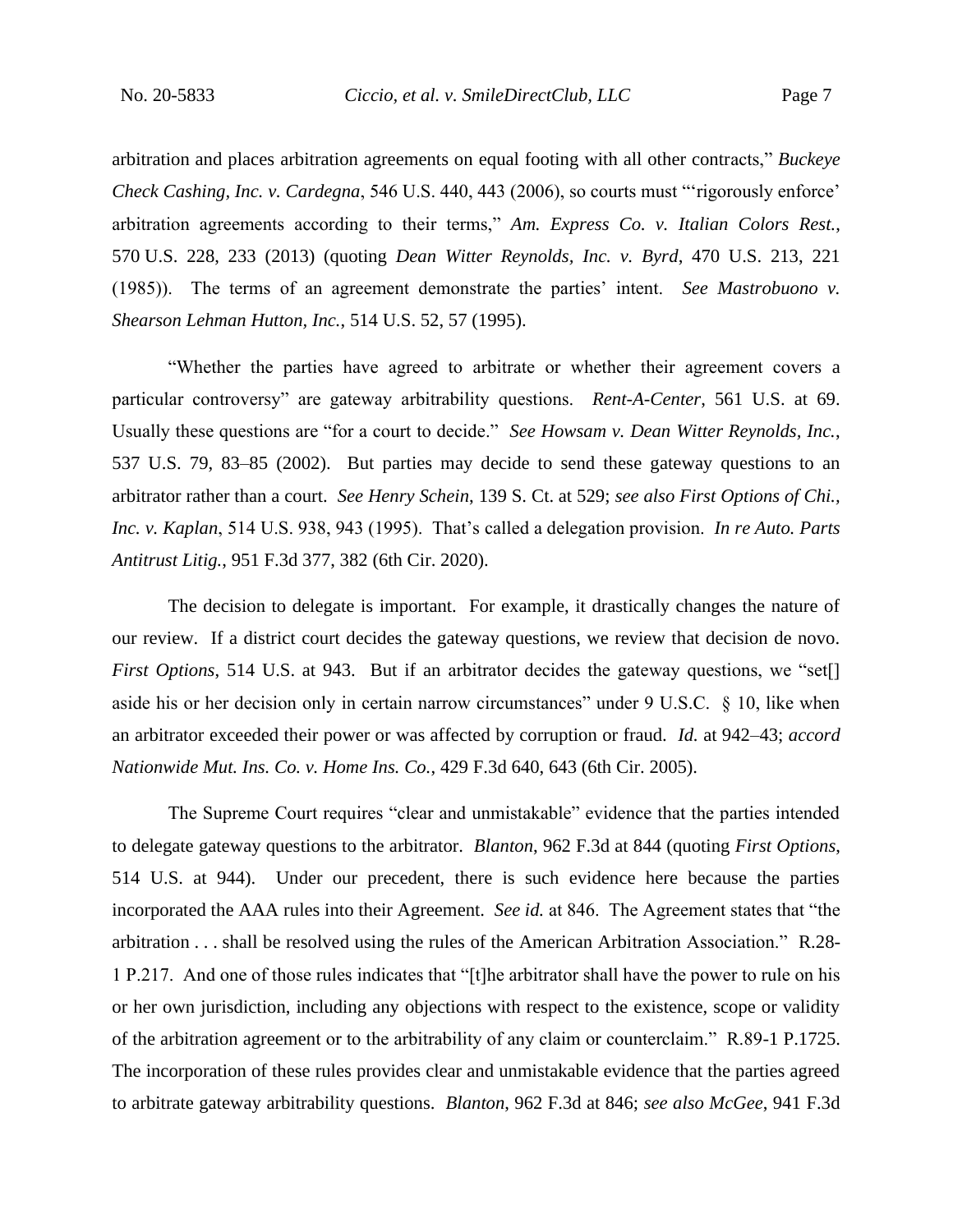at 866. That's why the district court compelled Nigohosian to arbitrate the gateway question of whether the small-claims clause in the Agreement allowed her to litigate.

Johnson's identical Agreement merits an identical result. The only reason the result should differ would be if Johnson's dispute here were not a gateway arbitrability question. But whether the Agreement incorporates the Healthcare Policy Statement is a gateway question of arbitrability because it's coextensive with "whether the parties have agreed to arbitrate" the underlying dispute. *See Henry Schein*, 139 S. Ct. at 529. Accordingly, the parties agreed to send that question to an arbitrator and it's not for us to answer.

What remains is the related question of whether the parties intended to allow an AAA administrator to apply the Healthcare Policy Statement before sending any gateway-arbitrability questions to the arbitrator. *See Rent-A-Center*, 561 U.S. at 69 n.1 (noting that the "'clear and unmistakable' requirement. . . . pertains to the parties' manifestation of intent" (emphasis omitted)).

#### **B.**

The text of the Agreement, including the AAA rules, shows that the parties intended to send gateway questions of arbitrability exclusively to an arbitrator. *See C & L Enters., Inc. v. Citizen Band Potawatomi Indian Tribe of Okla.*, 532 U.S. 411, 419 n.1 (2001) ("The [AAA] Rules . . . are not secondary interpretive aides . . . they are prescriptions incorporated by the express terms of the agreement itself."). The Agreement dictates that "any dispute . . . will be determined by submission to arbitration," not by litigation, and "that the arbitration shall be conducted by a single, neutral arbitrator selected by the parties." The parties never got that far here because an AAA administrator "ma[d]e[] an initial, administrative determination [that] the [Healthcare Policy Statement] applie[d]." R.88-8 P.1689.It is unclear what the administrator was doing. There are two ways to view his decision. Perhaps the administrator independently interpreted the Agreement and read it to incorporate the Healthcare Policy Statement, which led the administrator to conclude that the parties did not intend to arbitrate the instant dispute without a post-dispute agreement or court order. Or perhaps the administrator was simply applying AAA's Healthcare Policy Statement because he concluded that this case concerns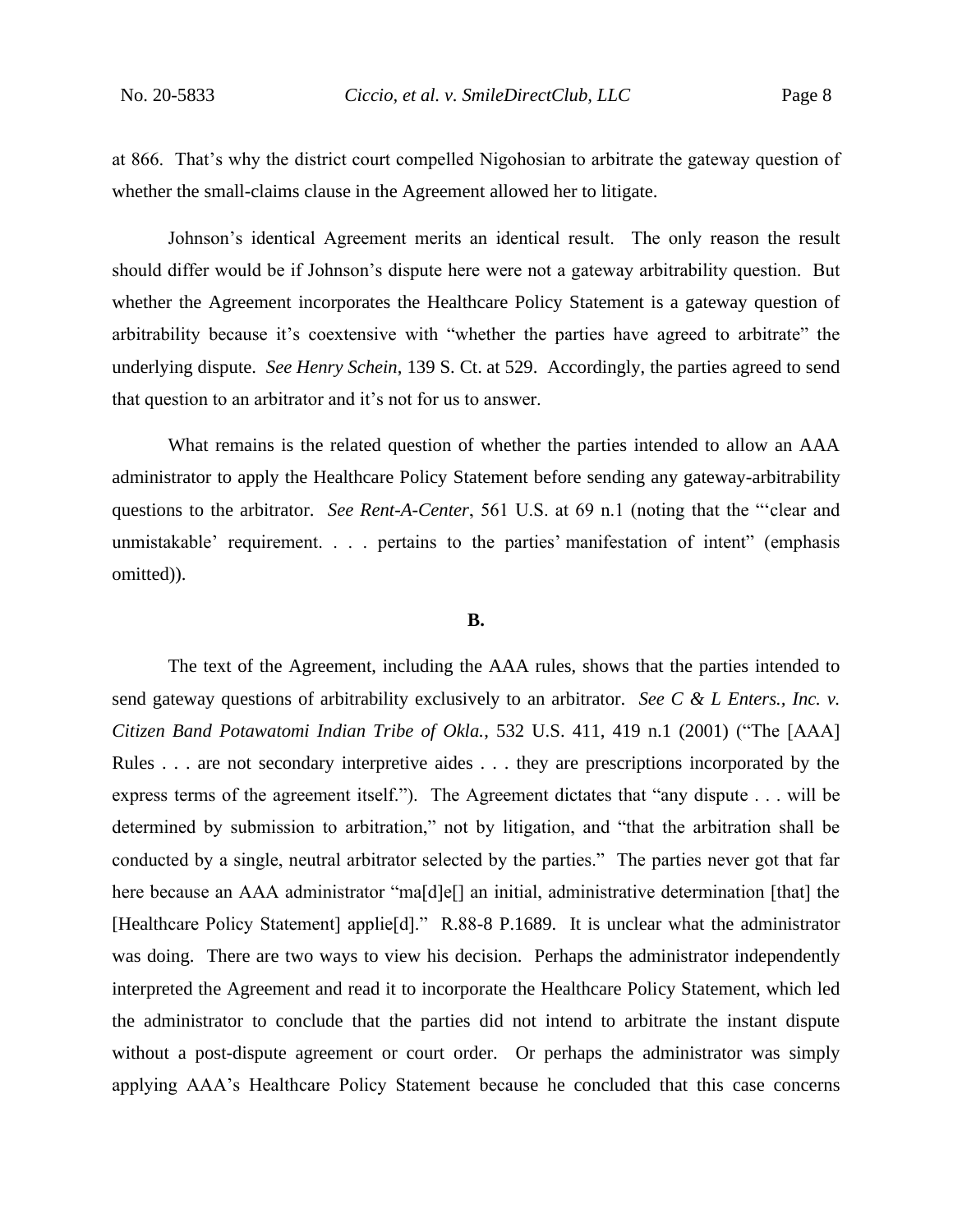healthcare and the AAA follows this policy no matter what a particular agreement says or what particular parties intended.

Either way, the end result was contrary to the text of the Agreement and the FAA. *First*, if the administrator was independently interpreting the Agreement, he erred because the parties contracted for an arbitrator (not an administrator) to do so. The Agreement indicates that "any dispute . . . will be determined by submission to arbitration." Under AAA's definition of arbitration, arbitration is when "the parties submit disputes to an impartial person (the arbitrator) for a decision." The Agreement also says that the arbitration "shall be conducted" by a single arbitrator. *See* Antonin Scalia & Bryan A. Garner, *Reading Law* 112 (1st ed. 2012) ("[S]hall is mandatory" (emphasis omitted)). There's no question that this dispute reached only an administrator, not an arbitrator.

Under AAA's rules, an arbitrator and an administrator are distinct. "The [a]dministrator's role is to manage the administrative aspects of the arbitration, such as the appointment of the arbitrator . . . . the [a]dministrator does not decide the merits of a case or make any rulings on issues such as what documents must be shared with each side." R.89-1 P.1748.Unsurprisingly, the administrator helps disputes get to an arbitrator and doesn't make merits rulings. On the other hand, "[a]rbitrators are neutral and independent decision makers who . . . . make the final, binding decision on the dispute . . . . The [a]rbitrator makes all the procedural decisions on a case not made by the administrator." R.89-1 P.1749.The arbitrator decides the merits of a dispute. And if an administrator could preempt a final merits ruling by an arbitrator, the administrator would effectively run afoul of the provision that administrators "cannot overrule or change an arbitrator's decisions or rulings." R.89-1 P.1748.The dispute here, the arbitrability of Johnson's claim, thus should've gone to an arbitrator for a "final, binding decision."

But is the instant arbitrability question a "procedural decision[]" delegated to the administrator in this case? We don't see how it could be.**<sup>3</sup>** Contract interpretation is a legal

**<sup>3</sup>**The dissent agrees that AAA's rules specifically assign arbitrability questions to the arbitrator while reserving AAA's "administrative duties" for the administrator as detailed in the arbitration agreement and the AAA's rules themselves. Dissent at 6. Where we differ is whether the AAA rules include an initial arbitrability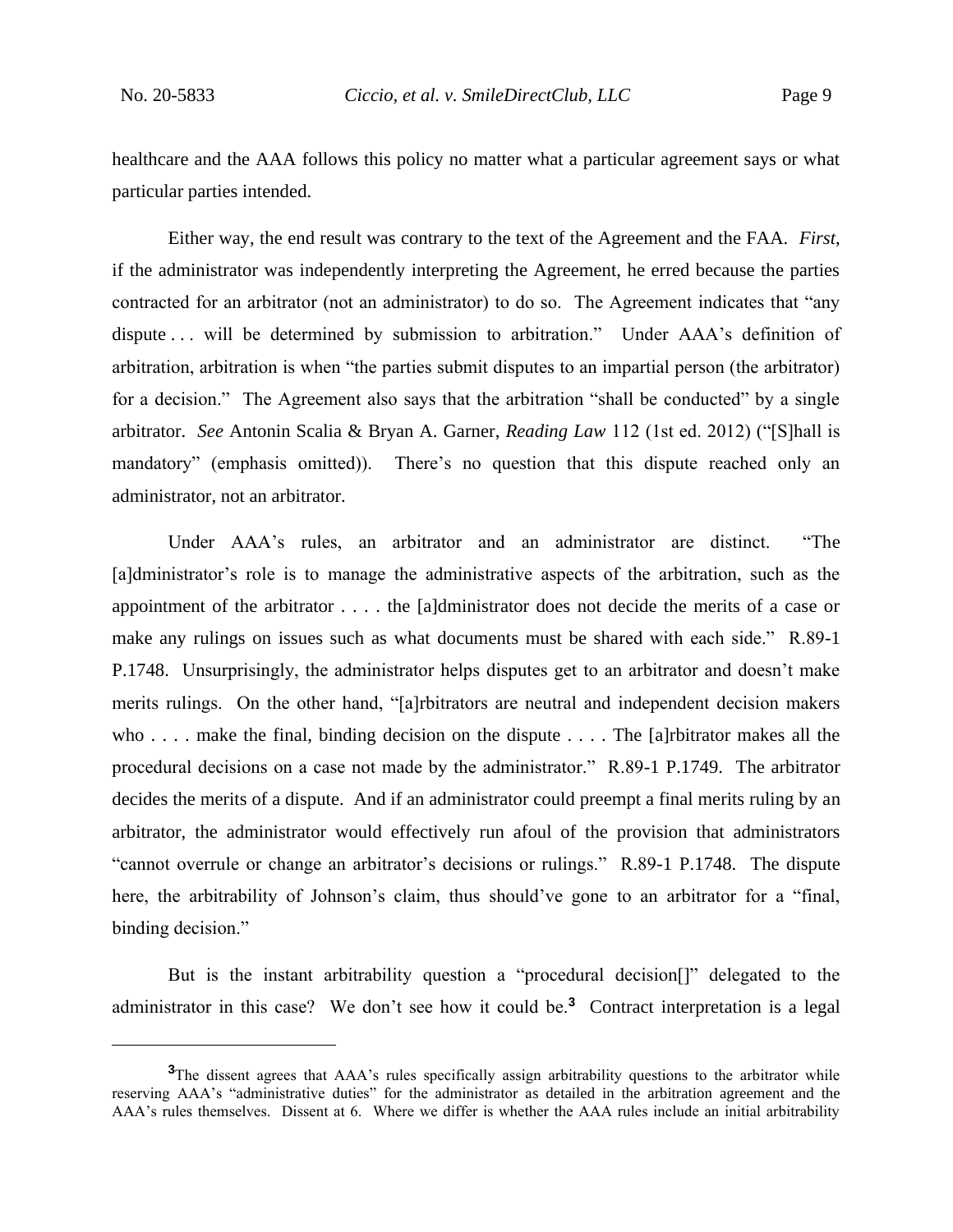question. *See Textileather Corp. v. GenCorp Inc.*, 697 F.3d 378, 382 (6th Cir. 2012). That's one reason why arbitrability is "for a court to decide" unless the parties clearly and unmistakably intend otherwise. *See Howsam*, 537 U.S. at 83–85. The procedural decisions AAA administrators make, in turn, are more akin to "administrative aspects of the arbitration, such as the appointment of the arbitrator, . . . preliminary decisions about where hearings might take place, and . . . handl[ing] the fees." R.89-1 P.1748. So it generally wouldn't make sense**<sup>4</sup>** to require clear intent to delegate arbitrability questions to an arbitrator but then allow either arbitrators or administrators to decide that legal question.

*Second*, if the administrator was instead following AAA's views of sound policy about when parties should be compelled to arbitrate notwithstanding what those parties agreed to, he likewise committed error. The administrator's actions could be read in this light. Consumer Rule 1(d) indicates that, before agreeing to administer the arbitration, "the AAA" will determine whether the "agreement substantially and materially complies with the due process standards of these Rules and the *Consumer Due Process Protocol*." R.89-1 P.1718.If "the AAA decline[s] to administer an arbitration," the Rule indicates that the parties can proceed to litigation. *Id.* This administrative review may well be without regard to the parties' intent or the agreement's terms.

Although the AAA may choose for *itself* which claims it will arbitrate, it is not at liberty to "impose its own view of sound policy" regarding when or how parties should be allowed to arbitrate independent of *the parties'* own choices in their contract. *Stolt-Nielsen S.A. v. AnimalFeeds Int'l Corp.*, 559 U.S. 662, 672 (2010). Indeed, the Supreme Court has reversed an

decision among these "administrative duties." The dissent points to no rule granting the administrator such authority, but instead locates the authority in the general requirement that "the AAA will administer the arbitration." *Id.* Our decision to follow the AAA's rule granting such authority to an arbitrator doesn't mean that the parties "contract[ed] the AAA's administrator out of the process," but instead means the parties intended the administrator to have the role the AAA's rules mandate: "to manage the administrative aspects of the arbitration, such as the appointment of the arbitrator, preliminary decisions about where hearings might take place, and handling the fees associated with the arbitration."

**<sup>4</sup>**The dissent suggests that requiring an administrator to determine arbitrability "was not an unusual decision" but is rather "the process by which the AAA typically administers all of its arbitrations"—a fact that "any party doing their due diligence would have seen." Dissent at 6–7. But we interpret the words of this Agreement in conjunction with AAA's rules without deference to AAA's "typical" practice. The Agreement or the AAA Rules could grant the administrator that authority, but in this case they do not.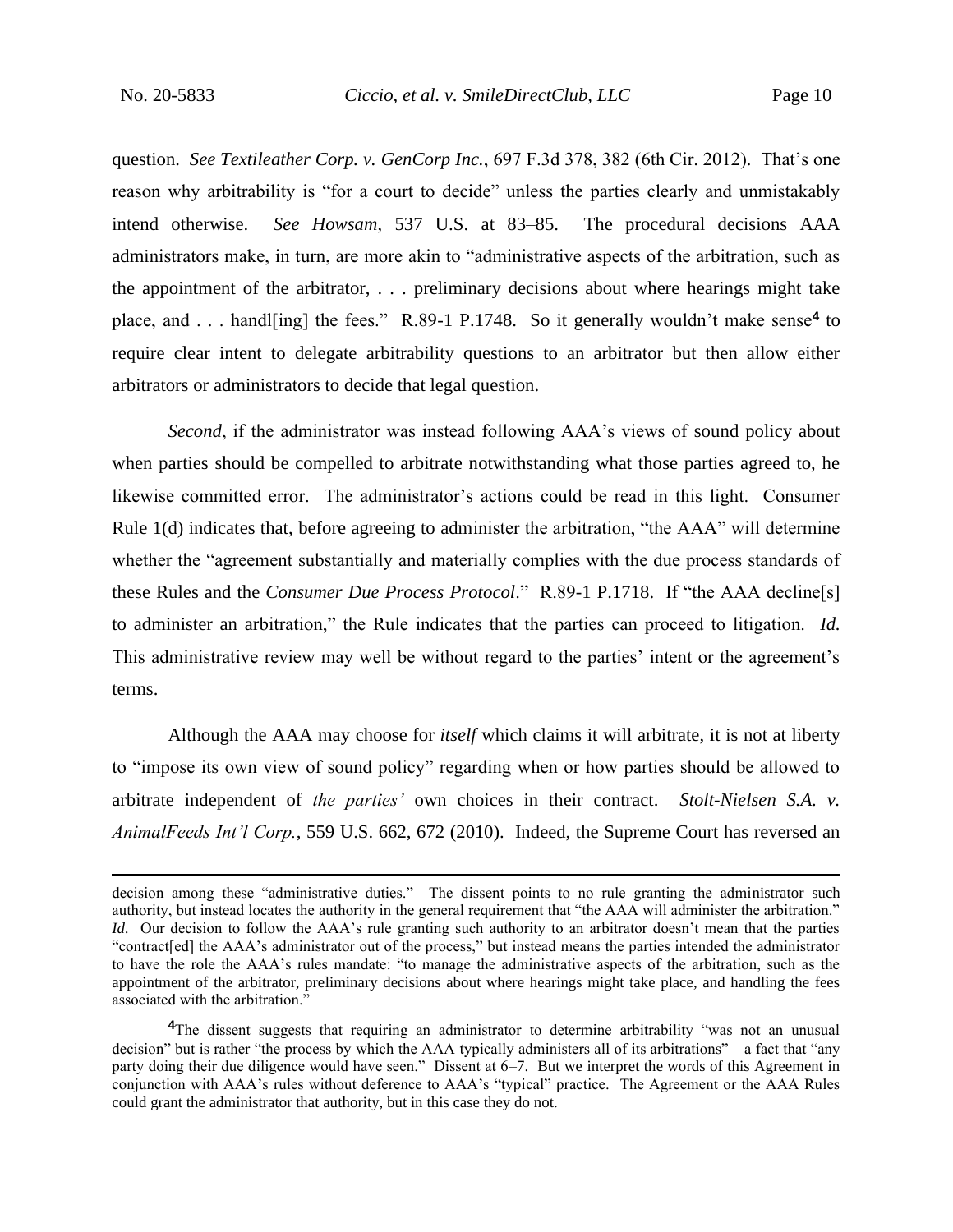arbitration panel that engaged in that sort of policymaking (even under the deferential review that applies to an arbitrator's decision) because "the task of an arbitrator is to interpret and enforce a contract, not to make public policy." *Id.* (reversing under 9 U.S.C. § 10(a)(4)). In this case, too, AAA needs to keep in mind the text of the Agreement. If "an arbitrator's authority derives solely from the contract," *McDonald v. City of West Branch*, 466 U.S. 284, 290 (1984), then an AAA administrator's authority is likewise limited. In other words, an administrator can't "override the parties' express agreement in favor of general procedural rules." *Polimaster Ltd. v. RAE Sys., Inc.*, 623 F.3d 832, 841 (9th Cir. 2010).

We also see nothing in the Agreement that gives the administrator the right to make this policy choice for the parties. To be sure, the Agreement incorporates the AAA rules, which perhaps could be read to include the AAA's due process review under Consumer Rule 1(d). And Consumer Rule 53 says that "[t]he arbitrator shall interpret and apply these Rules as they relate to the arbitrator's powers and duties" but that "[a]ll other Rules shall be interpreted and applied by the AAA." R.89-1 P.1740. But Consumer Rules 1(d) and 53 must be read together with the Agreement and the other rules to ascertain the parties' intent. *See Preston v. Ferrer*, 552 U.S. 346, 362–63 (2008). When an arbitration agreement and its incorporated rules seem to conflict, our job is to find the "best way to harmonize" them. *Id.* at 363 (quoting *Mastrobuono*, 514 U.S. at 63); *see* Scalia & Garner, *Reading Law* 180 ("The imperative of harmony among provisions is more categorical than most . . . ."). And we have a "skeptic[ism] of decisions that allow a court to [rely on] a particular aspect of an arbitration clause . . . and on that account scuttle arbitration itself." *Green v. U.S. Cash Advance Ill., LLC*, 724 F.3d 787, 791 (7th Cir. 2013).

We won't interpret this agreement to arbitrate to permit Johnson to avoid arbitration. The fundamental question here is arbitrability, "whether the parties have agreed to arbitrate." *Rent-A-Center*, 561 U.S. at 69. Our case law shows that the parties intended to delegate that important question exclusively to the arbitrator. *See Blanton*, 962 F.3d at 845, 849. And in addition to Rule 1(d) and Rule 53, the AAA rules specifically delegate the power to decide arbitrability to the arbitrator: "[t]he arbitrator shall have the power to rule on . . . [the] scope[] or validity of the arbitration agreement or . . . the arbitrability of any claim." R.89-1 P.1725.Because the arbitrability determination is one of the arbitrator's powers, Rule 53's prescription that "[t]he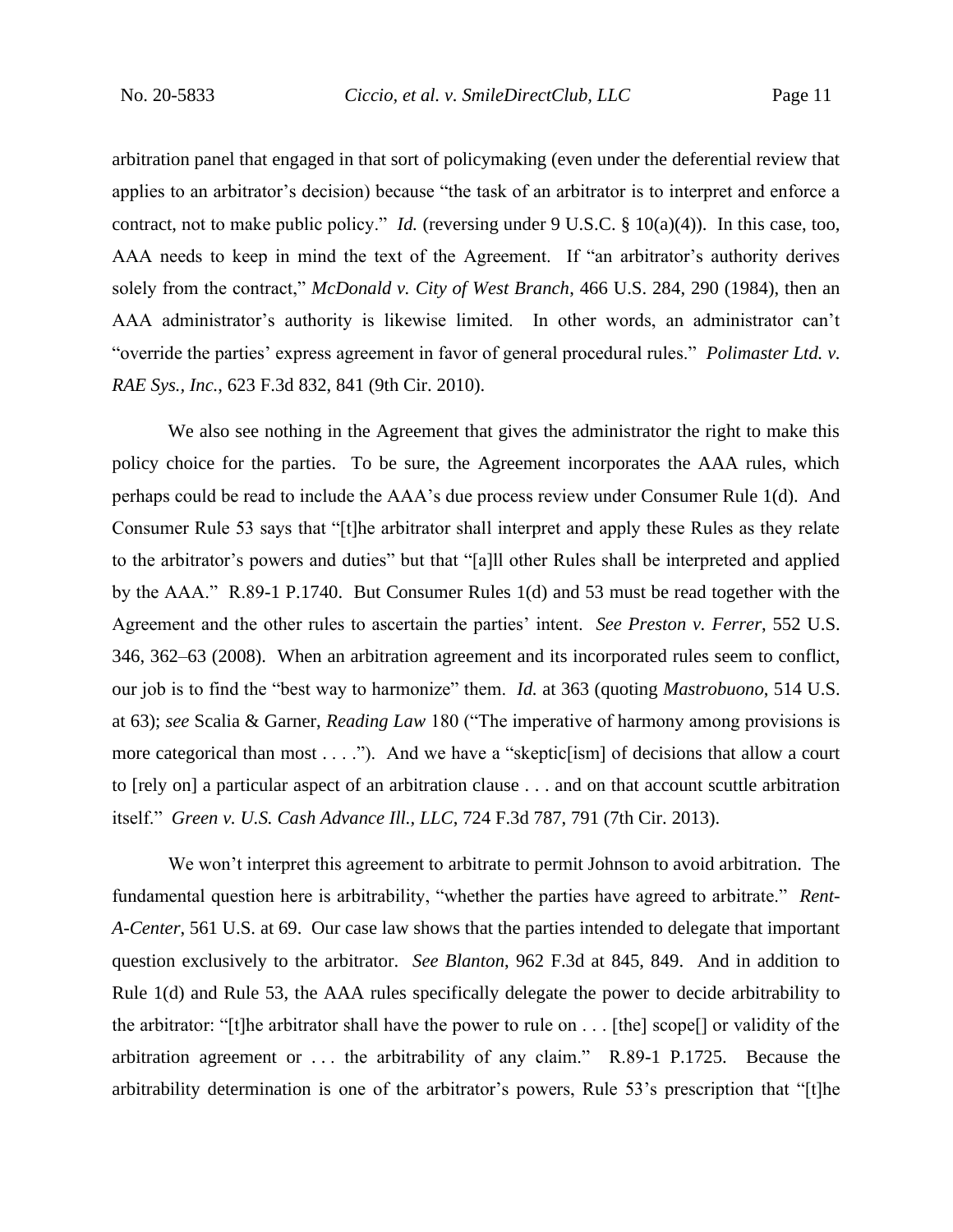arbitrator shall interpret and apply these Rules as they relate to the arbitrator's powers" likewise indicates that the appointment of an arbitrator is necessary. R.89-1 P.1740.The Healthcare Policy Statement also does not stand in the way of such an appointment. It makes clear that "the AAA will administer disputes between patients and healthcare providers" either when the parties enter into a post-dispute agreement or when "a court order directs such a dispute to arbitration where the parties' agreement provides for the AAA's rules or AAA administration." R.88-11 P.1700. Our decision will lead to such a court order—seemingly clearing the administrative path. Here, to give effect to both the parties' agreement that "the arbitration shall be conducted by a single, neutral arbitrator" and that the arbitration "shall be resolved using the rules of the American Arbitration Association," we can't read the AAA rules to preclude decision by an arbitrator.

### **C.**

The effect that letting the administrator determine arbitrability has on the type of judicial review the parties receive confirms our reading of the Agreement. The district court effectively reviewed the Agreement de novo. In doing that, the district court relied on a court's interpretation of the same set of AAA rules and policies to hold that the AAA rules effectively nullified an arbitration agreement. *See Woodward v. Emeritus Corp.*, 368 P.3d 487, 496–98 (Wash Ct. App. 2016). But by agreeing, clearly and unmistakably, to send the arbitrability question to the arbitrator, the parties here bargained for the narrow 9 U.S.C. § 10 review, not de novo review. *See, e.g.*, *Samaan v. Gen. Dynamics Land Sys., Inc.*, 835 F.3d 593, 601 (6th Cir. 2016) ("Accordingly, we will evaluate only whether Samaan's claims satisfy any of the grounds enumerated in 9 U.S.C.  $\S$  10(a).").

This is where the Agreement's requirement that the dispute would not be determined by litigation comes in. The district court determined the contract-interpretation question, so the dispute was determined by litigation contrary to the intent of the parties. But once an arbitrator interprets the Agreement, any judicial review under 9 U.S.C. § 10 wouldn't be review of the arbitrability question de novo but under the limited grounds identified (for fraud, corruption, etc.). Because the parties bargained for an arbitrator to interpret the Agreement and for the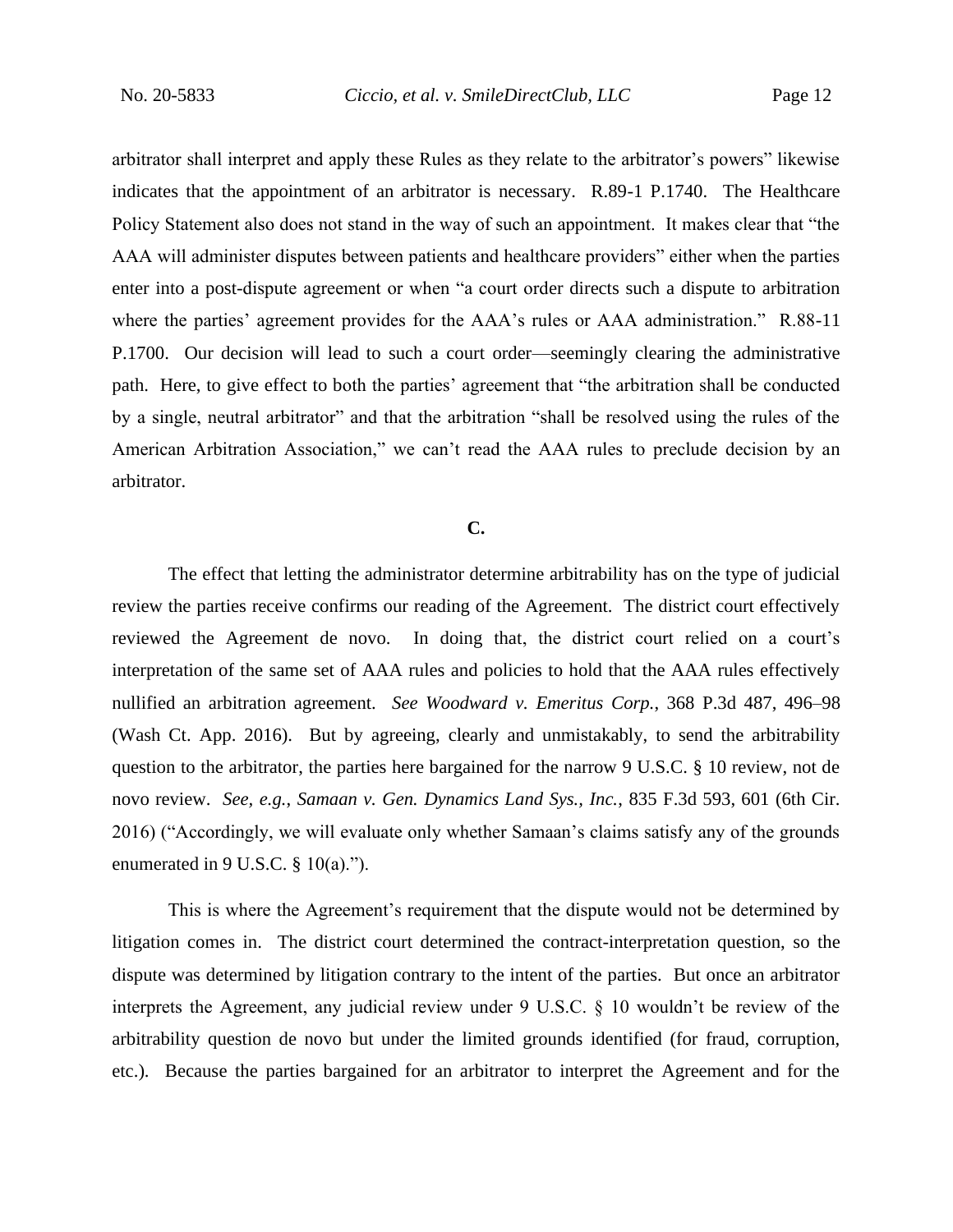courts to have a very limited role, it wouldn't make sense to allow an administrator's preemptive contract interpretation to be a portal to de novo judicial review.

#### **D.**

Johnson resists the conclusion that we should send the arbitrability question to an arbitrator with citation to *Dockser v. Schwartzberg*, 433 F.3d 421 (4th Cir. 2006). In *Dockser*, the AAA administrators resolved a dispute about how many arbitrators would be appointed and a party sought judicial review of that resolution. *Id.* at 428. The Fourth Circuit held that the number of arbitrators was determined exclusively by AAA's relevant rules and its administration thereof, with no role for the courts. *Id.* Because AAA administrators made that decision, Johnson argues, we should allow AAA administrators to make this decision.

The differences between this case and *Dockser* are in the arbitration clauses and the types of questions posed. In *Dockser*, the arbitration clause had no bearing on the number of arbitrators, whereas here the Agreement's requirement that the dispute be determined by arbitration conducted by a single arbitrator is relevant to whether an administrator may refuse to appoint an arbitrator. So rather than simply deferring to the AAA administrator's interpretation of their own rules, we are interpreting the text of the Agreement together with the relevant rules to ascertain the parties' intent. *See Szuts v. Dean Witter Reynolds, Inc.*, 931 F.2d 830, 832 (11th Cir. 1991) ("[T]he specific provisions in the arbitration agreement take precedence and the arbitration rules are incorporated only to the extent that they do not conflict . . . .").

In addition, *Dockser* decided "not a 'question of arbitrability,' but instead a procedural one." 433 F.3d at 426; *see also Howsam*, 537 U.S. at 84. *Dockser* dealt with "what kind of arbitration proceeding the parties agreed to," whereas here the relevant question is arbitrability what the Agreement itself means. 433 F.3d at 426 (emphasis omitted) (quoting *Green Tree Fin. Corp. v. Bazzle*, 539 U.S. 444, 452 (2003) (plurality opinion)). We agree with *Dockser* that it makes good sense to treat these different questions differently.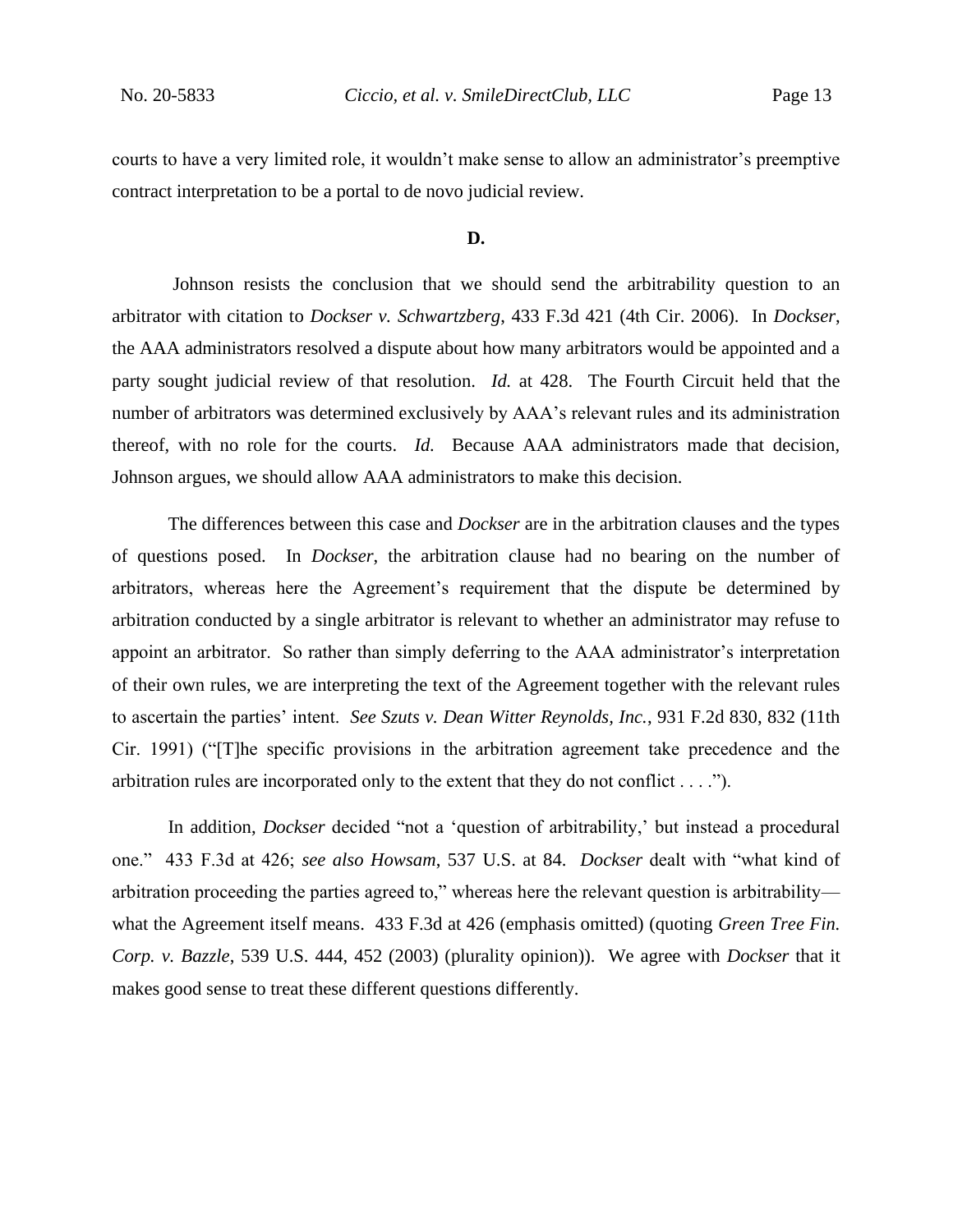\* \* \*

Today's decision is a narrow one. We say nothing about whether the underlying dispute is arbitrable, only that the Agreement requires that an arbitrator make that determination. Both parties are free to make the arguments they made before us to the arbitrator.

For the foregoing reasons, we reverse and remand to the district court with instructions to enter an order granting SmileDirect's motion to compel arbitration.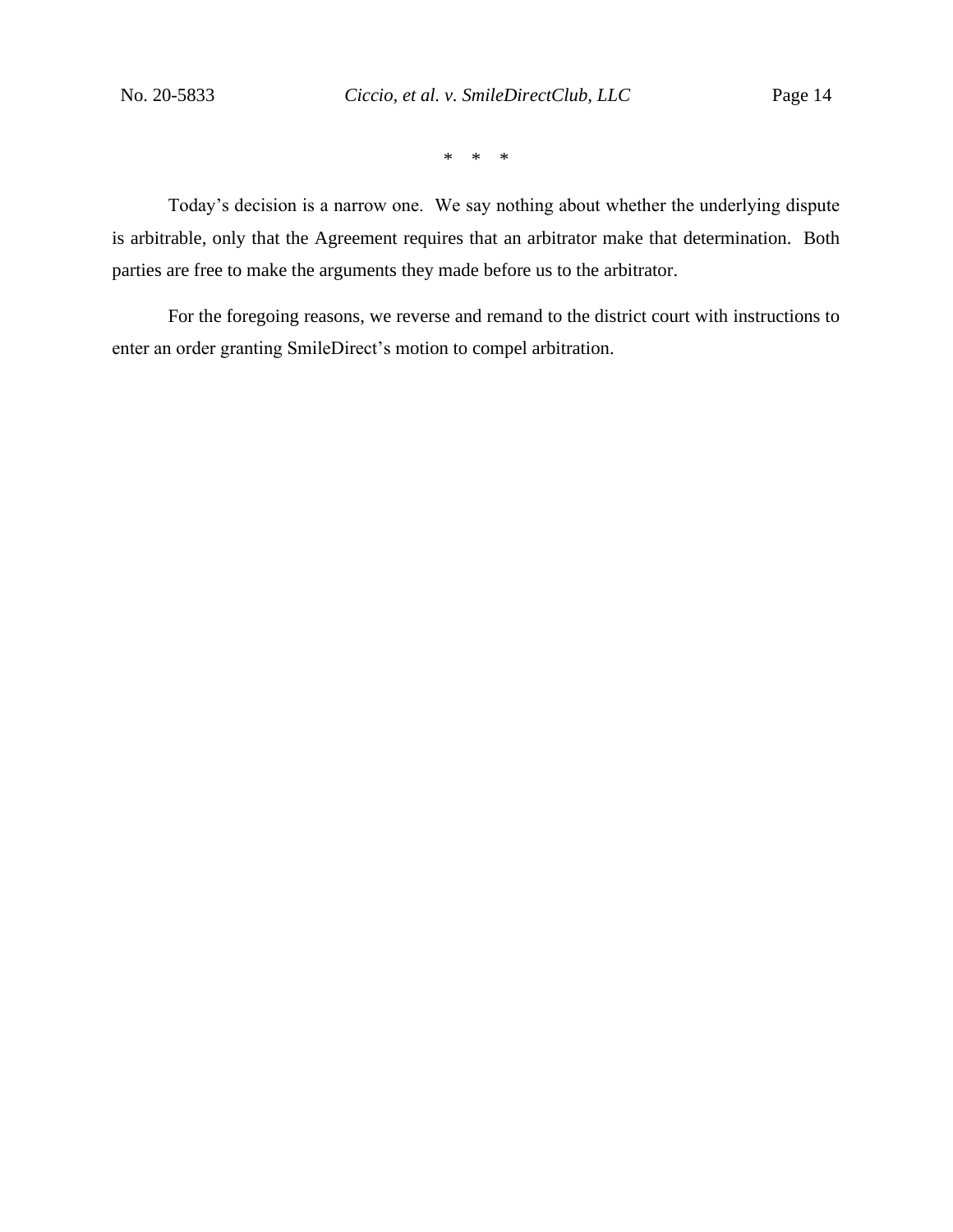# **DISSENT** \_\_\_\_\_\_\_\_\_\_\_\_\_\_\_\_\_

\_\_\_\_\_\_\_\_\_\_\_\_\_\_\_\_\_

CLAY, Circuit Judge, dissenting. Defendant SmileDirectClub LLC ("SmileDirect") appeals the district court's decision to deny its motion to compel arbitration against Plaintiff Joseph Ciccio and others, who comprise a class of dentists, orthodontists, and consumers. Upon the parties signing an agreement for the purchase of dental aligners by Plaintiffs, the parties were bound by the rules of the American Arbitration Association ("AAA"), which were incorporated into the agreement and governed when the parties would be required to submit their disputes to arbitration. The question before us is whether those AAA rules may be ignored or will be considered essential terms of the contract. In my view, those rules control our decision here. For that reason, I disagree with the majority's decision, contrary to those rules, to compel arbitration. Today's decision severs an essential term of the parties' agreement and therefore runs afoul of the agreement itself. Because we should interpret the agreement as written, I would affirm the district court's decision.

In 2019, Plaintiffs Dr. Joseph Ciccio, Dr. Vishu Raj, Dr. Arthur Kapit, and Deena Nigohosian brought this class-action lawsuit on behalf of dentists, orthodontists, and consumers against SmileDirect for engaging in false and misleading business practices in selling dental aligners. Thereafter, Dana Johnson and several other SmileDirect customers joined the classwide action in federal court. SmileDirect moved to compel arbitration in connection with a contract for purchase signed by the parties. That contract contained an arbitration provision:

AGREEMENT TO ARBITRATE – I hereby agree that any dispute regarding the products and services offered [b]y SmileDirectClub and/or affiliated dental professionals, including but not limited to medical malpractice disputes, will be determined by submission to arbitration and not [b]y lawsuit filed in any court, except claims within the jurisdiction of Small Claims Court . . . . I agree that the arbitration shall be conducted by a single, neutral arbitrator selected by the parties and shall be resolved using the rules of the American Arbitration Association. (ECF No. 28-1 at PageID # 217.)

Upon review, the district court granted SmileDirect's motion to compel arbitration, ruling that the gateway question of arbitrability was included in the scope of the parties' contractual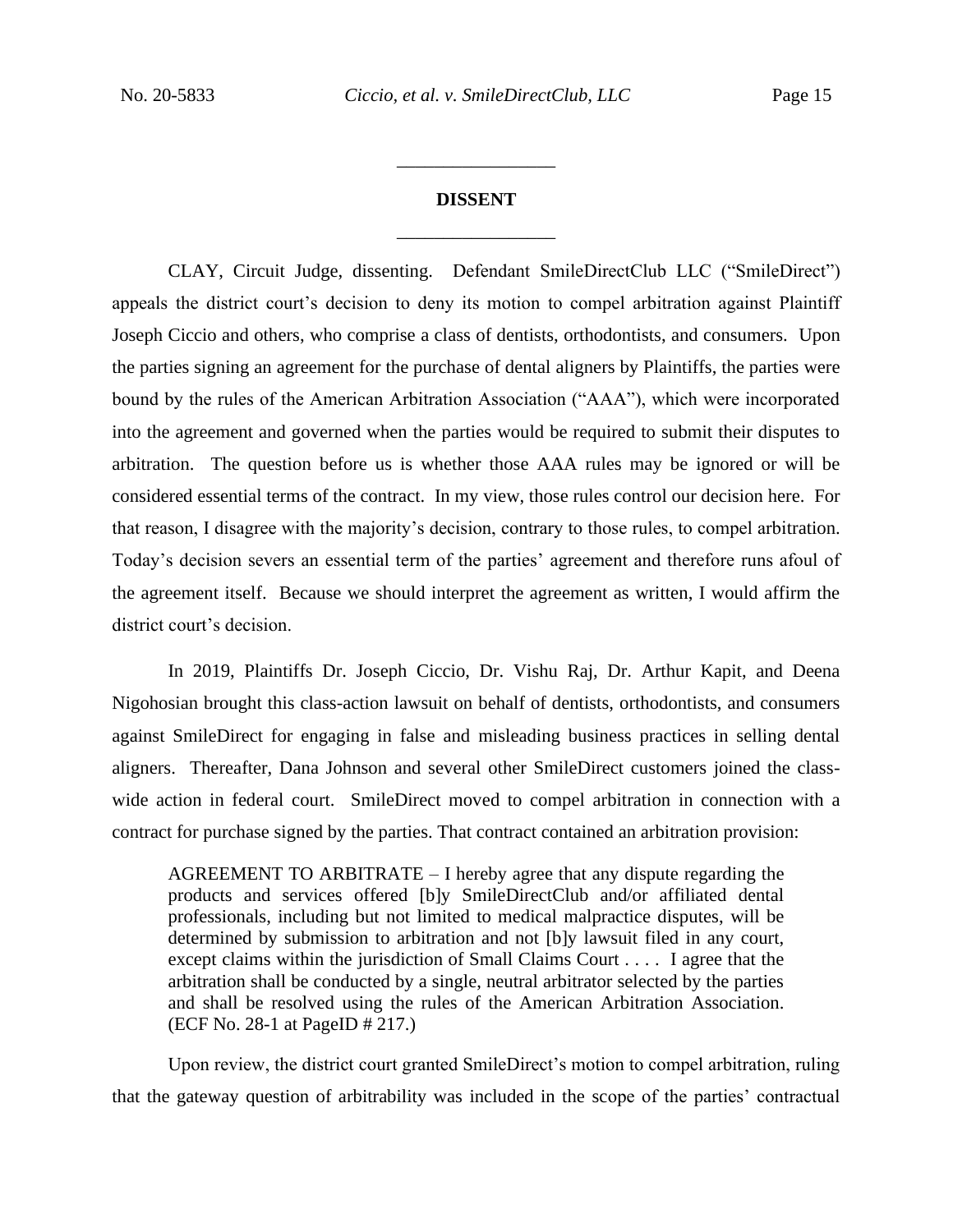agreement. In accordance with the district court's order, Johnson filed an arbitration demand with the AAA, pursuant to the parties' agreement to "[use] the rules of the [AAA]," to arbitrate their dispute. Subsequent to Johnson's demand, the AAA informed both parties that, according to the AAA's Healthcare Due Process Protocol, the Association "may only proceed forward on arbitration matters arising out of healthcare treatment agreements if the parties agree to binding forms of dispute resolution after the dispute arises." (ECF No. 99-2 at PageID # 2593.) That requirement stemmed from the AAA's Consumer Arbitration Rules, which stipulated that "[w]hen parties have provided for the AAA's rules or AAA administration as part of their consumer agreement, they shall be deemed to have agreed that the application of the AAA's rules and AAA administration of the consumer arbitration shall be an essential term of their consumer agreement." (ECF No. 89-1 at PageID # 1717.) Pursuant to those rules, the "AAA administers consumer disputes that meet the due process standards contained in the *Consumer Due Process Protocol* and the *Consumer Arbitration Rules*." (*Id.* at PageID # 1718.) And the AAA's Consumer Due Process Protocol incorporated a Healthcare Policy Statement that required a post-dispute agreement from the parties in order for them to proceed forward with arbitration. In relevant part, the parties, by agreeing to use the rules of the AAA in their contract, incorporated the following terms:

#### **Consumer Rule 1(d)**

The AAA administers consumer disputes that meet the due process standards contained in the Consumer Due Process Protocol and the Consumer Arbitration Rules. The AAA will accept cases after the AAA reviews the parties' arbitration agreement and if the AAA determines the agreement substantially and materially complies with the due process standards of these Rules and the Consumer Due Process Protocol. Should the AAA decline to administer an arbitration, either party may choose to submit its dispute to the appropriate court for resolution. (ECF No. 89-1 at PageID # 1718.)

### **Consumer Due Process Protocol**

In some cases, the AAA is developing or has developed special dispute resolution policies and procedures governing particular transactional systems. A recent example is its current initiative with respect to ADR in contracts for health care services. Where the general principles set forth in this Protocol conflict with more specific standards developed under the auspices of the AAA or some other independent organization with relatively broad participation by affected parties, the latter should govern. (ECF No. 89-4 at PageID # 1780.)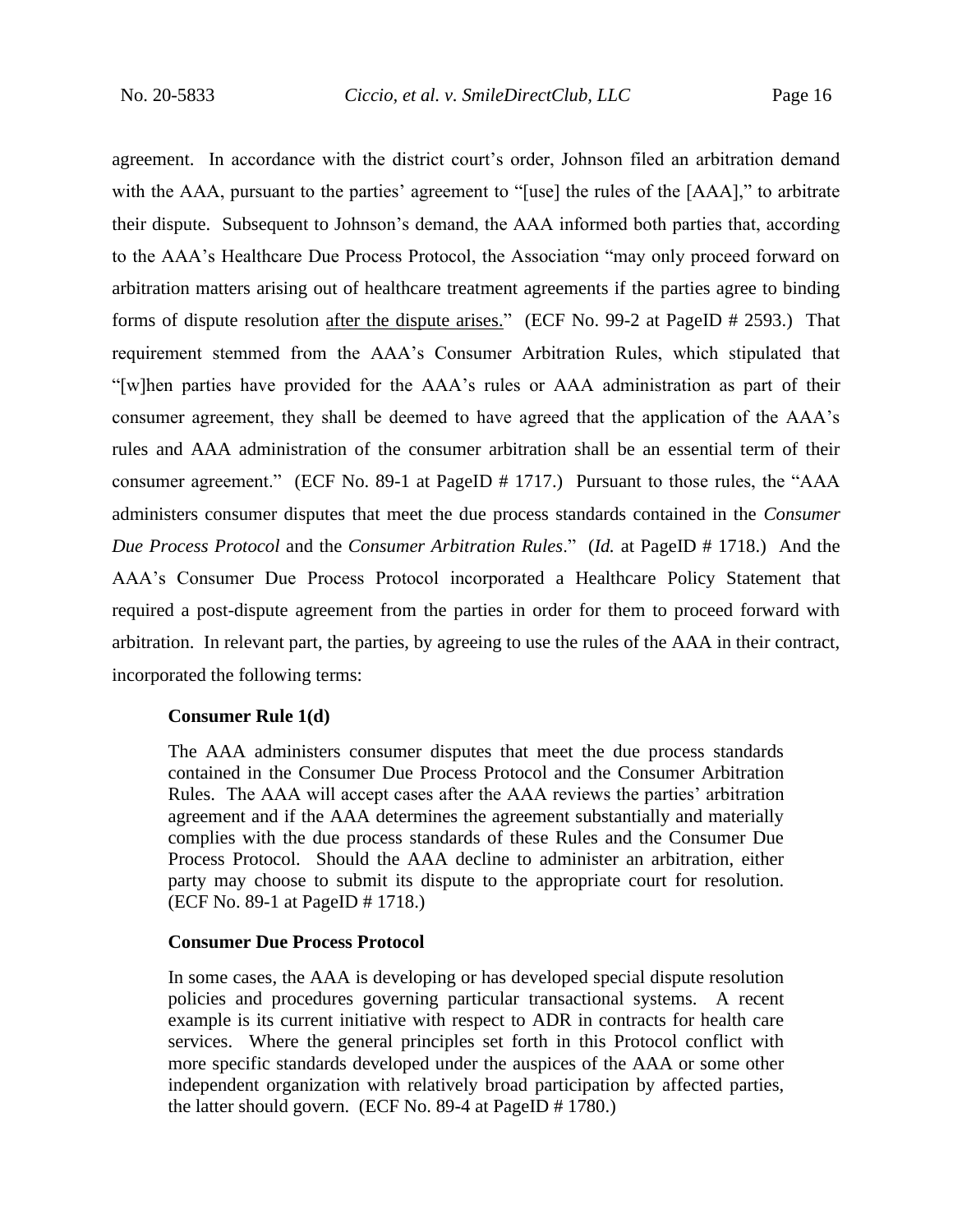#### **Healthcare Policy Statement**

In 2003, the American Arbitration Association ("AAA") announced that it would not administer healthcare arbitrations between individual patients and healthcare service providers that relate to medical services, such as negligence and medical malpractice disputes, unless all parties agreed to submit the matter to arbitration after the dispute arose. This policy is consistent with the *American Arbitration Association/American Bar Association/ American Medical Association Due Process Protocol for the Mediation and Arbitration of Health Care Disputes*. However, the AAA will administer disputes between patients and healthcare providers to the extent a court order directs such a dispute to arbitration where the parties' agreement provides for the AAA's rules or AAA administration. (ECF No. 88-11 at PageID # 1700.)

After being reminded by the AAA of these rules, Johnson declined to sign a post-dispute agreement and brought the dispute back to federal court for reconsideration. The district court, after referencing the terms of the contract, denied SmileDirect's second motion to compel arbitration, stating in sum that "[b]ecause Johnson has exhausted the arbitration process to which the parties agreed, the court will not compel him to start over." (ECF No. 117 at PageID # 2759.) More specifically, the district court noted that:

"SmileDirect [authored the] arbitration provision and chose to incorporate the AAA rules. When it did so, it unavoidably surrendered some of the parties' control over the process to the AAA . . . . To hold otherwise would be to treat the parties' agreement as meaning less than it actually says, which would, if anything, be contrary to the FAA's policy of honoring the commitments of contracting parties." (*Id.*)

In so ruling, the district court determined that Johnson had complied with the AAA arbitration rules, and because he chose "not to submit the matter to arbitration after the dispute arose," as permitted by the AAA's Healthcare Policy Statement, the arbitration requirement was satisfied. Thereafter, SmileDirect appealed the district court's decision. Notwithstanding the fact that Johnson has fully complied with all applicable rules and procedures, the majority argues that the district court erred in not requiring the continuation of the arbitration—which would then proceed outside the purview of the AAA rules. I depart from my colleagues for the following reasons:

On appeal, we are tasked with interpreting a contract where the plain terms of the agreement and the parties' intentions control. *See E.E.O.C. v. Waffle House, Inc.*, 534 U.S. 279,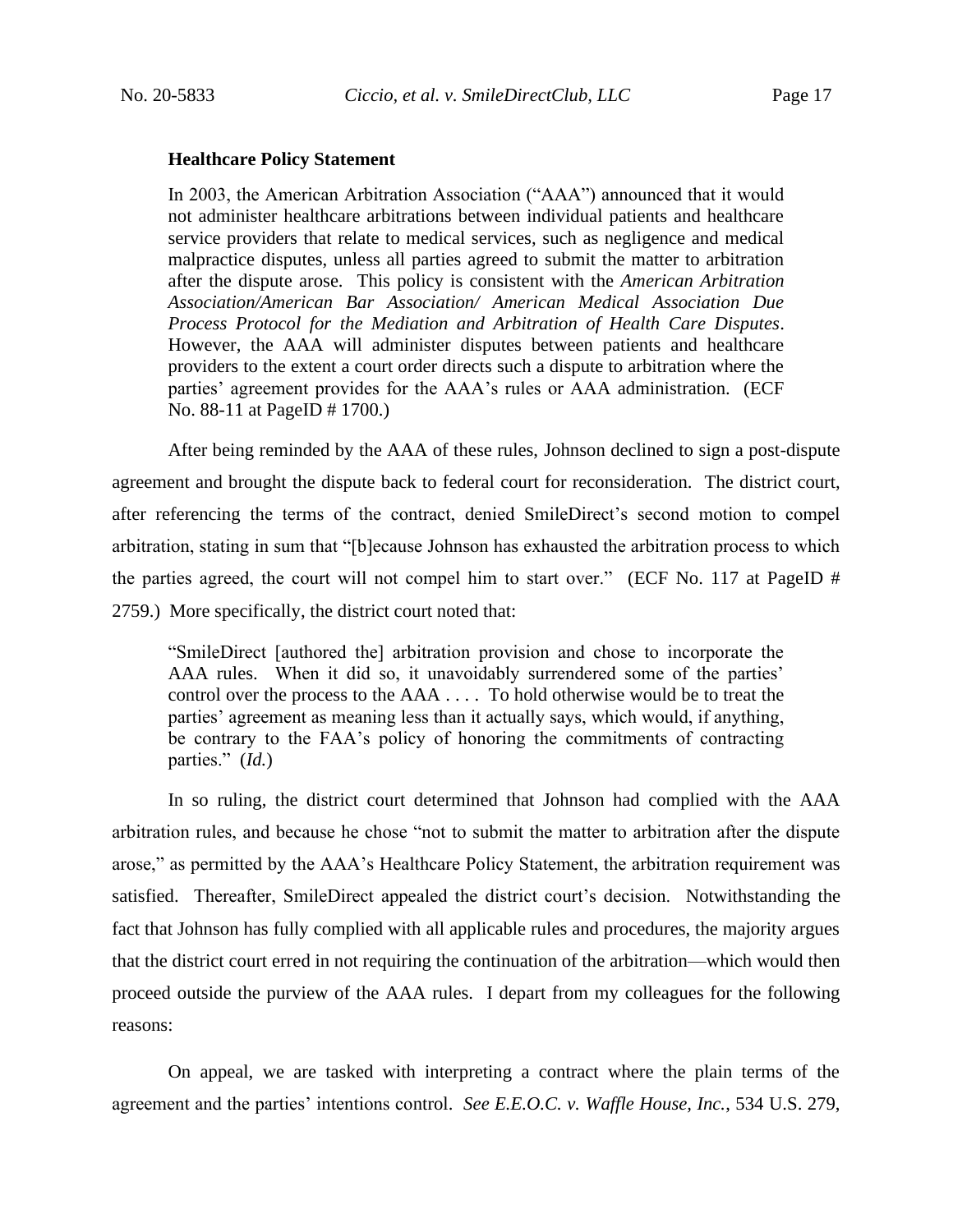294 (2002) ("[W]e do not override the clear intent of the parties, or reach a result inconsistent with the plain text of the contract<sup>[1]</sup>"); *see also First Options of Chicago, Inc. v. Kaplan*, 514 U.S. 938, 944 (1995) (discussing how courts "should apply ordinary state-law principles that govern the formation of contracts" when interpreting arbitration agreements). Consequently, our role here was to enforce the agreement as written, which means "[we] are bound to interpret contracts in accordance with the expressed intentions of the parties—even if the effect of those intentions is to limit arbitration." *Mastrobuono v. Shearson Lehman Hutton, Inc.*, 514 U.S. 52, 57 (1995). Although there is nothing ambiguous about the contract before us, even in the case of a contractual ambiguity, we are required to follow "the common-law rule of contract interpretation that a court should construe ambiguous language against the interest of the party that drafted it." *Id.* at 63. To suggest otherwise violates the following long-standing principle of contract law:

"[I]n the absence of mental incompetence, fraud, misrepresentation, or deceit, one who executes a contract cannot avoid it on the grounds that he did not read it or was ignorant of its terms . . . One who accepts a written contract is conclusively presumed to know its contents and to assent to them. A party signing a written contract has a duty to inform him- or herself of its contents before executing it." 17A Am. Jur. 2d Contracts § 204.

In the instant case, rather than implement the contractual language, the majority would do quite the opposite. SmileDirect drafted a contract, which expressly resolved to using the AAA rules, and now wishes to flout those rules by revising the contract with the assistance of this court. I agree with the majority's statement at the onset of its opinion that "this case is about whether the Agreement incorporates the Healthcare Policy Statement," even though it then proceeds to repudiate the Healthcare Policy Statement.

Turning to the plain language of the agreement, the threshold question of what the agreement incorporated is readily apparent: [disputes] shall be resolved using the rules of the American Arbitration Association. (ECF No. 28-1 at PageID # 217.) As part of the AAA rules, the AAA maintains consumer protocols that ensure a fair process in healthcare disputes. The Healthcare Policy Statement's incorporation into the agreement was clear to anyone who read the AAA's rules. The parties made their decision to abide by the rules when they signed the contract incorporating rules that included the Healthcare Policy Statement, but in my colleagues'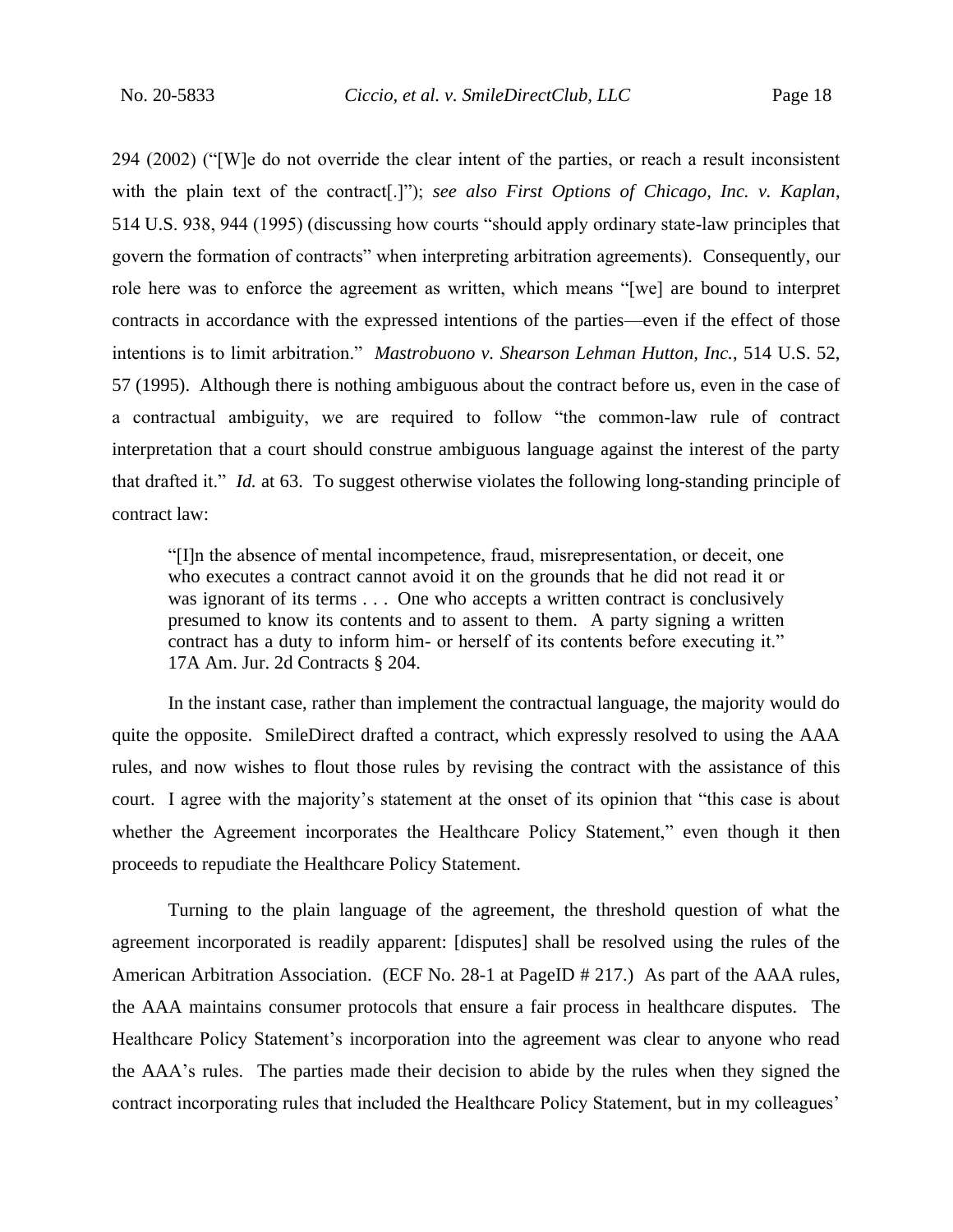view, those rules may simply be disregarded if they interfere with requiring the parties to proceed with the arbitration.

The majority attempts to make an issue of the fact that the AAA administrator, rather than "an arbitrator," applied the Healthcare Policy Statement to the parties' agreement. Strikingly, the majority manages to argue that *because* the parties incorporated the AAA rules into their agreement, there is "clear and unmistakable" evidence that they necessarily incorporated an agreement to appoint an arbitrator to decide the gateway issue of whether the Policy Statement applied to the parties' agreement. *See Blanton v. Domino's Pizza Franchising LLC*, 962 F.3d 842, 844 (6th Cir. 2020) (quoting *First Options of Chi., Inc. v. Kaplan*, 514 U.S. 938, 943 (1995)). In doing so, it points to an AAA rule, where "the arbitrator shall have the power to rule on his or her own jurisdiction, including any objections with respect to the existence, scope or validity of the arbitration agreement or to the arbitrability of any claim or counterclaim." (ECF No. 89-1 at PageID # 1725.) Yet, the reader must ignore several other AAA rules that preclude the appointment of an arbitrator before reaching the one cited by the majority. Indeed, proceeding the rule cited, the AAA specifically references its delegation of duties and asserts that the AAA itself shall be the arbiter of its own rules:

When the consumer and the business agree to arbitrate under these Rules or other AAA rules, or when they provide for arbitration by the AAA and an arbitration is filed under these Rules, the parties also agree that the AAA will administer the arbitration. The AAA's administrative duties are set forth in the parties' arbitration agreement and in these Rules. The AAA will have the final decision on which office and which AAA staff members will administer the case. Arbitrations administered under these Rules shall only be administered by the AAA or by an individual or organization authorized by the AAA to do so. (ECF No. 89-1 at PageID # 1724.)**<sup>1</sup>**

No further evidence was needed of what the AAA rules require than what occurred in this case. Here, the AAA determined that proceeding to arbitration would violate their due process rules without its mandatory post-dispute agreement. When the parties agreed that the dispute

**<sup>1</sup>**The majority claims that we agree that the AAA's rules assign arbitrability to the arbitrator, and "administrative duties" to the administrator, but that is not the case. To the contrary, the AAA's rules do not clearly delineate these roles as the majority alleges. Instead, as stated in the rule cited above, the AAA has the final decision on who administers cases under its rules.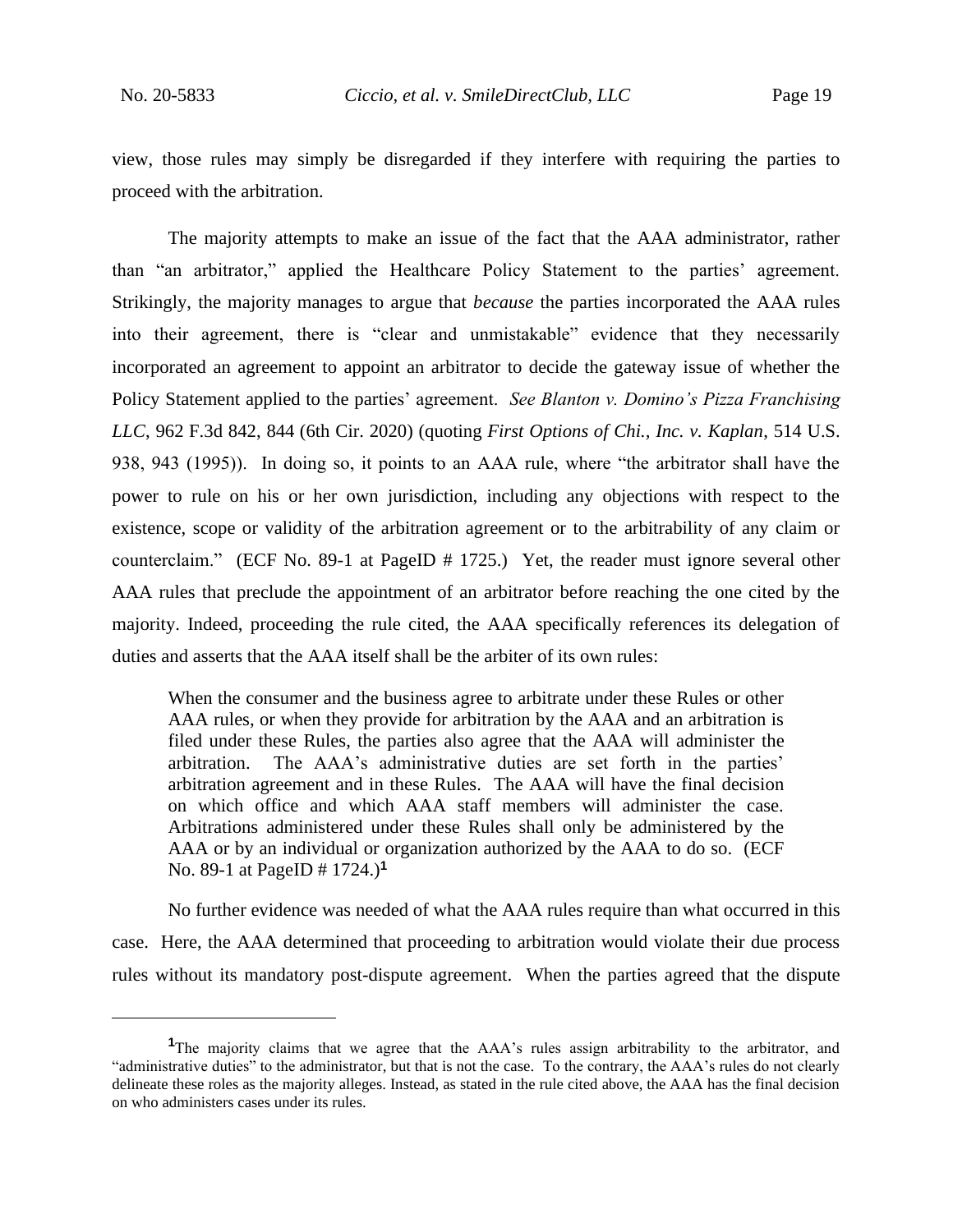"shall be resolved using the rules of the AAA," they were aware that those rules called for an administrator to render the AAA's initial determination regarding the requirements of the organization's own rules before proceeding to arbitration. That was not an unusual decision, nor a decision out of lockstep with the rules of the AAA. Quite the contrary, that decision followed the process by which the AAA typically administers all of its arbitrations. That provides the "clear and unmistakable" evidence that the parties intended to have these gateway issues decided in accordance with the AAA's procedures and policies. *Blanton*, 962 F.3d at 844.

Adding insult to injury, the majority frames the AAA administrator's decision to apply the Consumer Due Process Protocol as imposing a policy choice on the parties, citing to a proposition in *Stolt-Nielsen S.A. v. AnimalFeeds Int'l Corp.*, 559 U.S. 662, 677 (2010). In that decision, the Supreme Court rejected an arbitration panel's decision to impose its policy preference on an agreement that was silent as to whether it allowed class arbitration. *See id.* at 673. But here, no such silence exists that would allow the administrator to impose its own views. The administrator was simply following the AAA's governing rules for healthcare disputes, which any party doing its due diligence would have seen. And even if the question were posed to the arbitrator to decide, the parties' decision to resolve their disputes, using the AAA rules, makes it clear that they would need to abide by the Consumer Due Process Protocol and Healthcare Policy Statement.

Similarly, as the majority points out, it is true that "parties [may] agree by contract that an arbitrator, rather than a court, will resolve threshold arbitrability questions as well as underlying merits disputes." *Henry Schein, Inc. v. Archer & White Sales, Inc.*, 139 S. Ct. 524, 527 (2019). But that question "is itself a question of contract." *Id.* As we have stated, "we should not assume that the parties agreed to arbitrate arbitrability unless there is clear and unmistakable evidence that they did so." *In re: Auto. Parts Antitrust Litig.*, 951 F.3d 377, 382 (6th Cir. 2020) (quoting *Rent-A-Center*, 561 U.S. at 70 n.1). To allege that the parties here wanted to contract the AAA's administrator out of the process, in the absence of any evidence to that effect, is to ignore that the parties intended to have their disputes resolved under the rules of the AAA. Pursuant to their contract, the parties delegated decision-making authority to the due process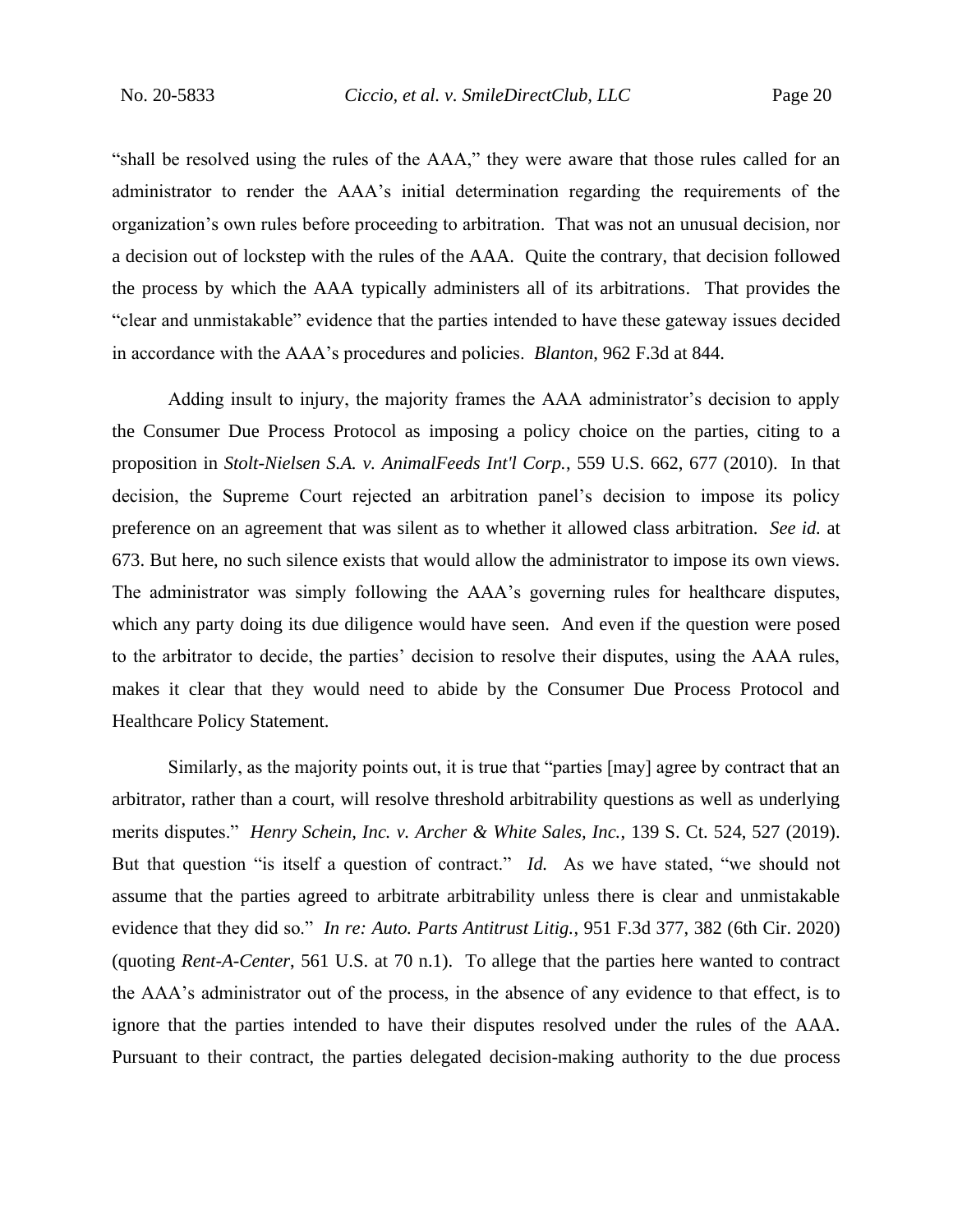rules written by the AAA. That decision was made when the parties signed the agreement, explicitly contracting to that view.

Further, the majority professes to believe that the AAA's incorporation of the Consumer Due Process Protocol "may be well without regard to the parties' intent or the agreement's terms." But to the contrary, it was exactly what the parties intended and what the written agreement's terms specifically stated. *See Lamps Plus, Inc. v. Varela*, 139 S. Ct. 1407, 1412 (2019) ("The Federal Arbitration Act requires courts to enforce covered arbitration agreements according to their terms.") Indeed, both parties to the contract were equal participants in signing and executing the contract. To say that the AAA administrative protocol, which had been in place for years, was less necessary to the agreement, would be to assume it was not important to the consumers who signed it. Since 2003, the AAA has used its Healthcare Due Process Protocol to provide consumers with confidence in arbitrations run by the AAA. That recommendation arose out of a joint discussion between the AAA, the American Bar Association (the world's largest voluntary organization for legal professionals), and the American Medical Association (the nation's leading organization for physicians) over twenty years ago. The AAA, upon crafting its protocol, noted that the "due process safeguards developed by the [Association] . . . give consumers the opportunity to have a prompt resolution of their disputes, while at the same time assuring that the parties' Constitutional and other legal rights and remedies are protected."**<sup>2</sup>** As a result, we cannot assume these same consumers would have signed the contract without the AAA rules incorporated to provide due process protections and a fair process between the parties.

We must remember that "[a]rbitration. . . is a matter of consent, not coercion." *In re: Auto Parts Antitrust Litig*., 951 F.3d at 382; *see also Nestle Waters N. Am., Inc. v. Bollman*, 505 F.3d 498, 504 (6th Cir. 2007); 4 Am. Jur. 2d Alternative Dispute Resolution § 48 (1998) ("[B]ecause arbitration involves a waiver of the right to pursue a case in a judicial forum, the courts take particular care in assuring the knowing assent of both parties to arbitrate, and a clear

**<sup>2</sup>**American Arbitration Association Healthcare Due Process Protocol, https://adr.org/sites/default/files/document\_repository/Healthcare-Due-Process-Protocol.pdf (last visited May 27, 2021).